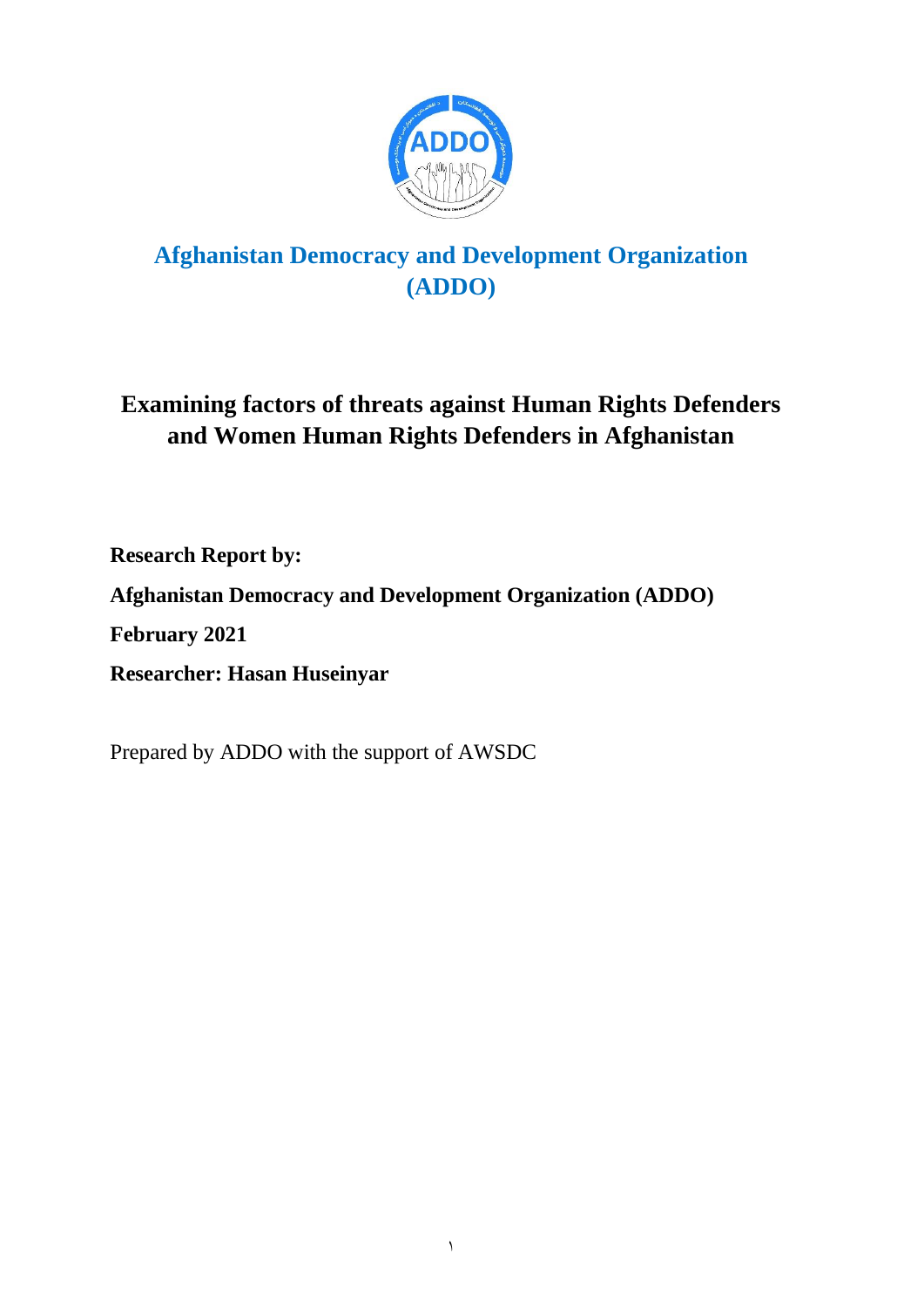### **List of Abbreviations**

| ANA             | <b>Afghan National Army</b>                                  |
|-----------------|--------------------------------------------------------------|
| EU              | European Union                                               |
| <b>UNAMA</b>    | United Nations Assistance Mission for Afghanistan            |
| <b>EUHRDM</b>   | European Union's Human Rights Defenders Mechanism            |
| <b>HRDC</b>     | Human Rights Defenders Committee                             |
| <b>HRD</b>      | <b>Human Rights Defenders</b>                                |
| <b>WHRD</b>     | Women Human Rights Defenders                                 |
| CS              | <b>Civilian Casualties</b>                                   |
| <b>ANP</b>      | <b>Afghan National Police</b>                                |
| AI              | <b>Amnesty International</b>                                 |
| <b>AWN</b>      | Afghan Women's Network                                       |
| <b>CEDAW</b>    | Convention on the Elimination of all Forms of Discrimination |
|                 | against Women                                                |
| <b>CSO</b>      | Civil Society Organization                                   |
| AWSDC           | Afghan Women Skills Development Center                       |
| <b>CSWJG</b>    | Civil Society Joint Working Group                            |
| <b>GoIRA</b>    | Government of Islamic Republic of Afghanistan                |
| MoIA            | Ministry of Interior Affairs                                 |
| MoD             | Ministry of National Defense                                 |
| <b>NDS</b>      | National Directorate of Security                             |
| <b>UN Women</b> | United Nations Entity for Gender Equality and Women          |
|                 | Empowerment                                                  |
|                 |                                                              |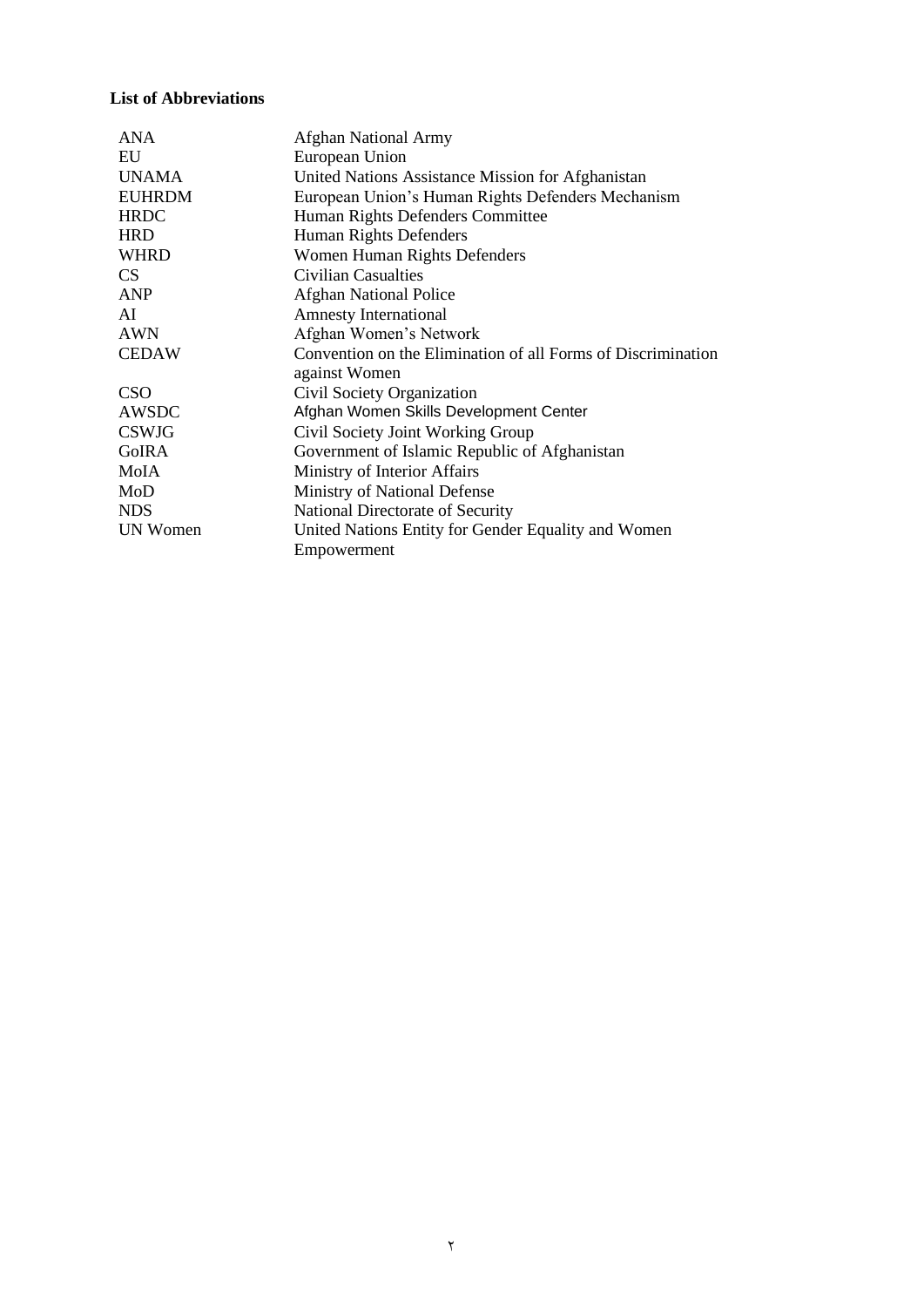# Contents

| 4 Ralkh | 14 |
|---------|----|
|         |    |
|         |    |
|         |    |
|         |    |

# **List of Tables, Charts and Figures**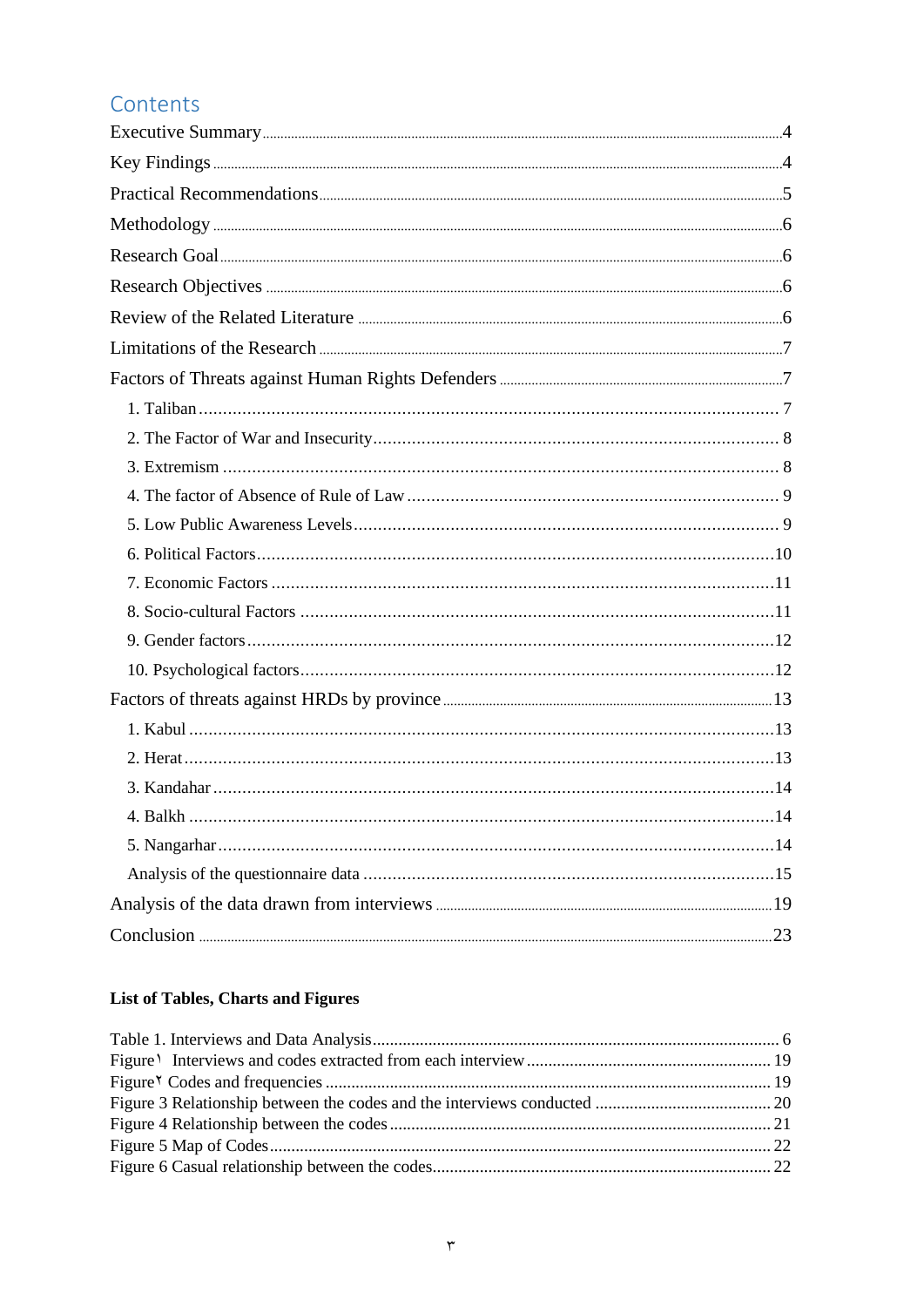# <span id="page-3-0"></span>Executive Summary

Threat factors for human rights defenders depend on a complex body of factors including absence of rule of law, social, cultural, political and economic issues, low public awareness levels, gender issues and distance from urban centers. Absence of rule of law in Afghanistan has paved the grounds for Taliban, AOGs, opportunists and abusers including religious, political individuals, narcotics and economic mafia and even some of the soldiers in defense and security forces to threat human rights defenders. Threats against human rights defenders take place in a context of low public awareness but what intertwines all these is the current war or insecurity, with attempts to get privileges in the peace talks by Taliban acting as the factor increasing threats against human rights defenders.

# <span id="page-3-1"></span>**Key Findings**

- $\triangleright$  Taliban are the main factor of threats against human rights defenders and there is direct relationship between a surge in threats against human rights defenders and Afghanistan-Doha peace talks.
- ➢ Taliban are the greatest factor of threats against human rights defenders, followed by extremism, and absence of rule of law and low public awareness levels, which have the same impact on the threats against human rights defenders.
- $\triangleright$  Security threats are the greatest threats, followed by political threats, economic threats, socio-cultural threats and psychological threats.
- $\triangleright$  Men look at the threats in a more objective way than women. In contrast, the way women look at the threats against human rights defenders is less objective than men.
- $\triangleright$  For men, economic threats come after security threats while for women psychological threats come after gender threats.
- $\triangleright$  More men than women are subject to direct threats as a result of the activities they do, while women come under threats due to the perceptions which evolve about their activities.
- ➢ The previous finding reminds us that men are more affected by war while women are more affected by the outcome of war, because the factors threatening male human rights defenders include 'bare violence' which results in killing while for women, gender issues, low public awareness levels and extremism, which are considered the outcomes of war, result in a loss of opportunities and imposing limitations for their activity.
- $\triangleright$  Geographically, the extent of socio-cultural and gender threats against human rights defenders is highest at Kandahar province while in Herat human rights defenders complain about growing extremism and economic threats resulting from economic and narcotics mafia. In Balkh, the existing threats come mostly from the politicians. In Kabul, similar to Nangarhar, there are high levels of security threats.
- $\triangleright$  Appropriate measures have not been taken to address the threats against human rights defenders, causing a great deal of fear among human rights defenders, to the extent that they consider security and defense institutions and the supporting organizations as being unable to provide for their safety and are less optimistic about what they can do to support them. More than 60 percent of the respondents believe that human rights defender organizations are less able to support HRDs while 35 percent are happy with them. The same percent of respondents mentioned that security and defense organs were less willing to support HRDs and more than 40 percent mentioned that the government was less willing to do so. A considerable proportion of respondents mentioned that the government has no will to support HRDs.
- ➢ More young individuals than adults are interested to work for defending human rights and there is a significant difference between young boys and girls in this regard. There is, however, difference between individuals by their marital status and their involvement with human rights work, with married individuals being more interested to work in this area. On the other hand, there is a significant relationship between travelling or immigration to overseas and human rights-related activities.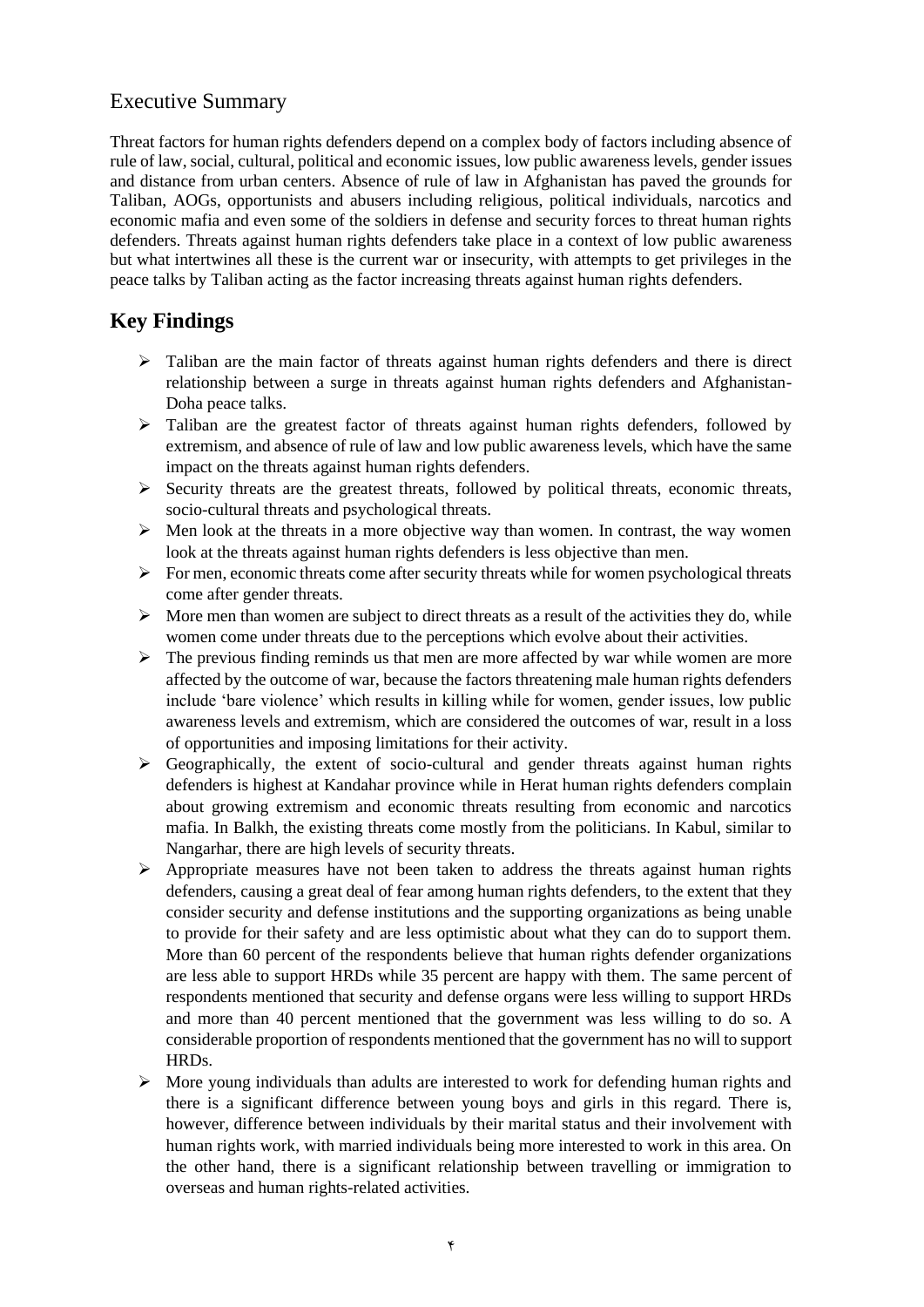- $\triangleright$  HRDs are mostly active in the area of defending women rights which is intertwined with remarkable gender-based threats identified during the analysis of interviews (66 individuals referred to gender-based threats). However, a less number of respondents are concerned with defending rights of the victims of war, which is in contrast with security threats which has been referred to the most during the interviews (89 times).
- $\triangleright$  There is no ethnical and religious balance in human right activities and there is significant difference between HRDs from different ethnicities and religions by the extent of threats they have been exposed to.
- $\triangleright$  HRDs are mostly in Kabul which is in line with what was said by most of the interviewees who consider the activities of HRDs to be concentrated in the cities especially Kabul.
- $\triangleright$  Even HRDs consider themselves to have less access to their basic rights but they are much happy with their activities.
- $\triangleright$  About half of the respondents have, to a large extent, observed the violation of human rights in Afghanistan, but they believe that there are 'less' and 'very less' opportunities and facilities to support human rights defenders.
- $\triangleright$  At least half of HRDs had faced threats repeatedly and also observed their counterparts be threatened. However, one quarter of them received no support and more than 60 percent believed that options and opportunities by which the threats could be reduced were limited (see chart 19).
- ➢ Nearly half of the HRDs mentioned that cases of threats against HRDs had been addressed ''very little' and were not happy with the support provided by the international partners.
- $\triangleright$  Nearly half of the HRDs believed that there was little coordination among HRDs which is consistent with what was said by the interviewees.
- ➢ International assistance for supporting the HRDs were 'very effective', with most of the HRDS considering the stoppage of or reduction in such assistance as a threat against HRDs and human rights-related activities. Also, HRDS are less optimistic about future.
- $\triangleright$  The fear caused by the threats has resulted in more self-censorship among HRDs, to the extent that many of them are not willing to at least write one post on Facebook about some sensitive issues.
- ➢ There is significant difference between the conditions of male and female HRDs both in terms of the activity area and enjoyment of support, with women being potentially subject to life threats by joining the human rights defending activities on one hand, and being subject to psychological threats after taking refuge to safe houses once they face any security threats on the other hand.

# <span id="page-4-0"></span>**Practical Recommendations**

- $\checkmark$  Amid all these complexities around the issue of threats against HRDs in Afghanistan, the most general recommendation is that the solutions to support HRDs should encompass a series of integrated support. Measures that are scattered, individual, single-dimensional and focus only on one geographical location would not bring about a remarkable outcome.
- $\checkmark$  In the design of any type of strategy, policy and operational plans for supporting HRDs attention should be given to social, cultural, political, economic and gender aspects of the threats and the resulting actions should be implemented with the consideration of time and space requirements.
- $\checkmark$  The committee on supporting HRDs should be established based on Supporting Human Rights Defenders Policy under the leadership of Human Rights Defenders Committee (HRDC).
- $\checkmark$  Provide protective facilities and safe houses for female HRDs including for their children and families.
- ✓ Create a database of all HRDs in all provinces of Afghanistan.
- $\checkmark$  A special unit for supporting HRDs should be established within MoI and other defense and security institutions and be included in the budget of FY 1400.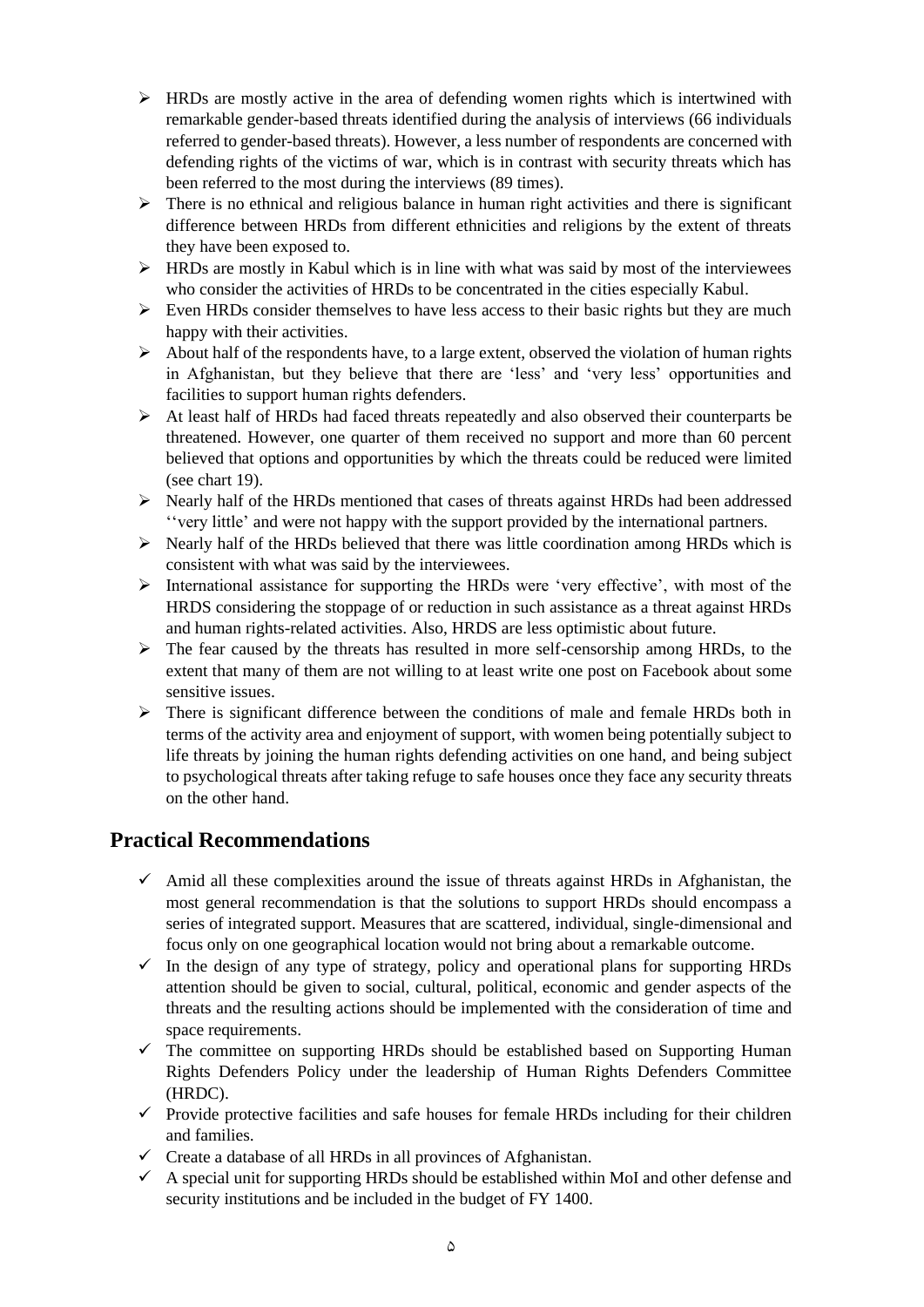- $\checkmark$  Afghanistan Independent Human Rights Commission (AIHRC) should establish a special committee on addressing cases of violence against HRDs in its regional offices.
- ✓ UN should create a special unit on supporting HRDS under the structure of UNAMA.
- $\checkmark$  International organizations should exert more pressure on the Afghan government to prioritize supporting and protection of HRDs.
- $\checkmark$  For male HRDs who are at 'high risk', safety and protection measures should be taken, but for women, in addition to protection measures, other measures should be taken to provide for their psychological security, including but not limited to helping them re-join their children and families, or preventing from or restricting their access to news and social media.

# <span id="page-5-0"></span>**Methodology**

Research data were collected using interviews and questionnaires.

<span id="page-5-4"></span>*Table 1. Interviews and Data Analysis*

| Interviews and data analysis                 |                                               |  |
|----------------------------------------------|-----------------------------------------------|--|
| Number of responded questionnaires           | 31                                            |  |
| Percentage of women who responded to         | 41.9 %                                        |  |
| questionnaire                                |                                               |  |
| Number of men who responded to question aire | 58.1 %                                        |  |
| Number of interviews conducted with women    | 13                                            |  |
| Number of interviews conducted with men      | 11                                            |  |
| Number of interviews in Kabul                | 5                                             |  |
| Number of interviews in Balkh                | 5                                             |  |
| Number of Interviews in Herat                | 6                                             |  |
| Number of interviews in Kandahar             | 3                                             |  |
| Number of Interviews in Nangarhar            | 3                                             |  |
| Number of interviews conducted<br>with       | 3                                             |  |
| individuals who were subject to high threat  |                                               |  |
| Data analysis                                | The collected data were analyzed using SPSS24 |  |
|                                              | and MAXQDA10                                  |  |

# <span id="page-5-1"></span>**Research Goal**

Objective of the research is to examine the threat factors for male and female HRDs in Afghanistan.

## <span id="page-5-2"></span>**Research Objectives**

- $\checkmark$  To examine factors of threats against HRDs
- $\checkmark$  To examine vulnerabilities of female HRDs
- $\checkmark$  To compare and contrast threats against HRDs in five provinces of Afghanistan
- $\checkmark$  To identify different types of threats against male and female HRDs in Afghanistan

# <span id="page-5-3"></span>**Review of the Related Literature**

- $\checkmark$  With regards to threats against HRDs, the Amnesty International (AI) has in its 2019 report entitled "The Defenceless Defenders" examined the threats against HRDs in Afghanistan. There is no mention of factors of threats in the report.
- ✓ In its 2016 report entitled "Kunduz after Taliban", Afghanistan Civil Society Forum (ACSFO) has examined the threats against HRDs but again this report does not touch the factors of threats.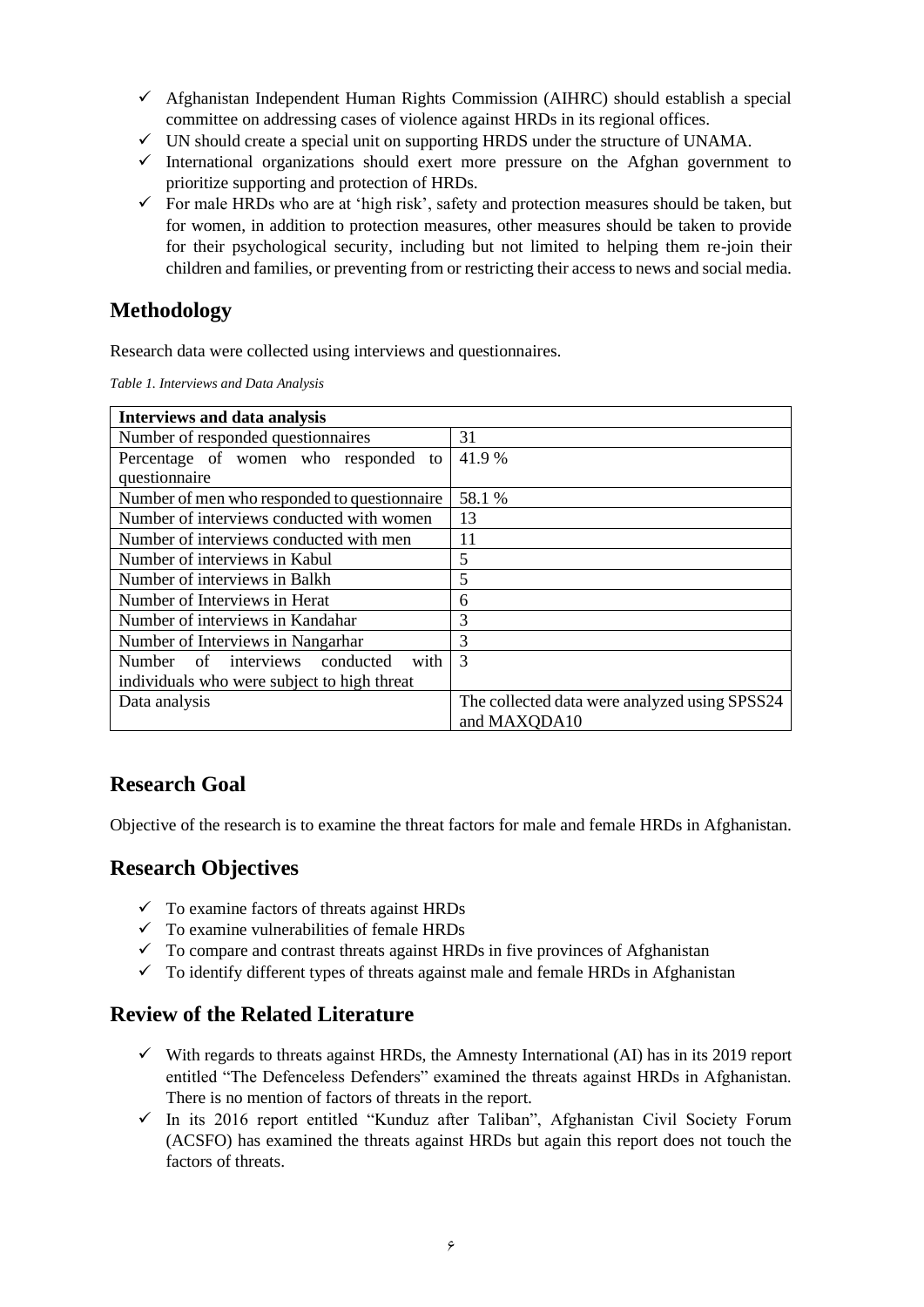- ✓ "Illicit Weapons and Gun Violence: The Impact of Illicit Weapons and Gun Violence on the Life of Women in Afghanistan" published by AWN in December 2020 examines the issue of violation of women rights as a result of using illicit weapons.
- $\checkmark$  Women Perspectives on the Peace Process is another report published by AWN in 2019 which addressed the concerns of women about the peace process.

# <span id="page-6-0"></span>**Limitations of the Research**

The wide range of threats was the main challenge of this research, manifested in the broad volume of the data collected. Establishing proper relationships between various perspectives is a difficult task. In addition to this, the research needed to examine many characteristics and normative values in a specific time period which added to the difficulties of the research. Further, newness of the topic and broad-based discussions of cultural and normative characteristics of Afghan society and its impact on the threats against HRDs added to the complexity in establishing casual relationships to draw conclusions. Other limitations include:

- $\checkmark$  Public inattention to research and research works
- $\checkmark$  Access limitations
- $\checkmark$  Security limitations
- $\checkmark$  Time limitation
- $\checkmark$  High level of the threats
- ✓ Self-censorship
- $\checkmark$  Lack of adequate budget

# <span id="page-6-1"></span>**Factors of Threats against Human Rights Defenders**

### <span id="page-6-2"></span>1. Taliban

Taliban is the main and first factor of threats against HRDs, both men and women, in Afghanistan. The main factor of such threats could be Taliban who wants to suppress, target and kill them brutally.<sup>1</sup> Interviewees called Taliban enemy and one of them mentioned "The enemy tries to destroy the motivations held by human rights defenders."<sup>2</sup>

In different ways, Taliban threaten HRDs and their most prominent method is target killing. But they have other ways to threaten HRDS. As mentioned by the interviewees, "It is a psychological war which has mentally been very harmful to people. It was not like this in the past. Taliban and our security forces fought each other. It is another psychological war being imposed on people, the type of war has changed. Hence, they target people in a way that friend and enemy cannot be distinguished, with anyone assuming the other as his/her enemy.<sup>3</sup>

Channels used by Taliban to target and threaten the HRDs are very extensive, ranging from areas under their control to working through informal and even formal *madrassas* which are being controlled by the government. As a result of government failure, in most of *madrassas* there are places where individuals try to form an anonymous group to promote Taliban's mentality and bring people to their circle.<sup>4</sup>

Geographically, Taliban have the ability to target and threaten HRDs in much of Afghanistan's territory, from cities to districts and villages. What is happening in provincial centers differs from what is happening in districts. Also, situation in provincial centers is different from Kabul.<sup>5</sup> Approach and intensity of threats from Taliban has changed. In the past, Talib was a person who was against

<sup>1</sup> Anusha Asadi, civil society activist, Balkh, January 14, 2021.

<sup>2</sup> Nasib Ahmad Atal, civil society activists, Nangarhar, January 14, 2021.

<sup>3</sup> Nasib Ahmad Atal, Ibid.

<sup>4</sup> Feraidoon Fakoori, HRd, Herat, January 10, 2021.

<sup>5</sup> Feraidoon Fakoori, Ibdi.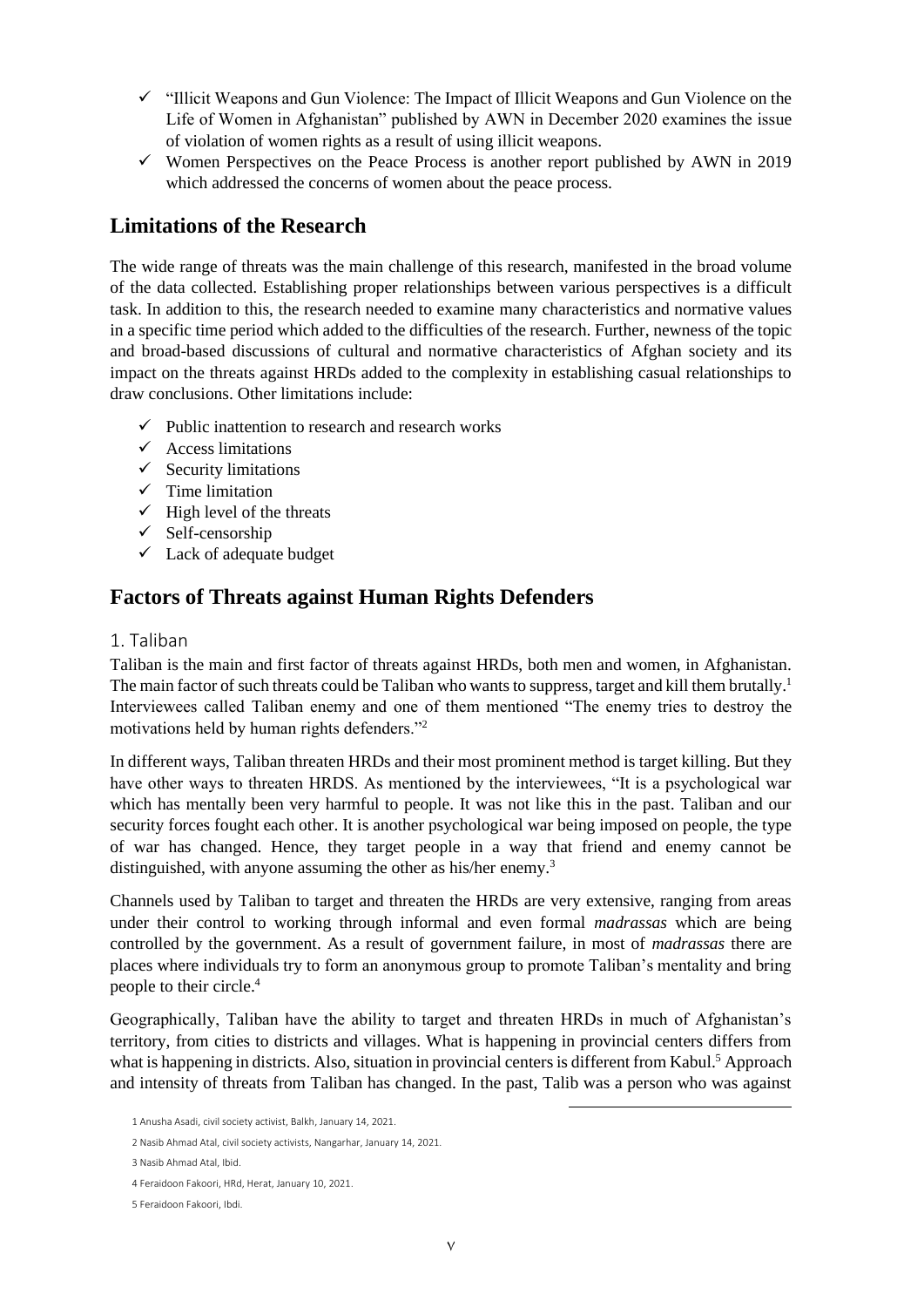the government and the government was engaged in war against a specific group in a specific area. When peace talks initiated, Taliban were forced to increase their pressure.<sup>6</sup>

#### <span id="page-7-0"></span>2. The Factor of War and Insecurity

War and insecurity is a serious factor threatening HRDs and in many cases the source of threat never becomes clear. Insecurity is both the cause and effect of threats against HRDs, because in a context of insecurity different types of threats emerge against HRDs, including life threat,<sup>7</sup> physical threat, or external threat and hostile threat. In an atmosphere of war and insecurity, HRDs would face different types of threats economic, political, cultural, social and psychological, with female HRDs becoming increasingly vulnerable against those threats especially gender-based threats. Two female employee of 209 Shaheen Corps who were terrorized in Mazar Sharif,<sup>8</sup> use of adhesive mines and the implantation of mines beside the roads, and targeted killings are examples of many threats<sup>9</sup> which have severely affected our activities.<sup>10</sup>Their ultimate objective is to create a long-term, big gap between government and HRDs. <sup>11</sup> The most common and pathetic threat is life threat which has recently been increasing and affecting a big number of civil activists and human rights defenders.<sup>12</sup> Unfortunately, the national security measures to address this situation are not effective and ministry of Interior and detective organs are failing to establish security for the people.<sup>13</sup> However, one interviewee mentioned "I think people are more aware than before, there are more activists now and their number would increase, no matter how many of them are threatened or killed by Taiban.<sup>14</sup>

#### <span id="page-7-1"></span>3. Extremism

Our people are simple-minded and thus are misused by our enemies and other countries. They are told God is one but those in the government are pagans, and thousands of such propagandas. This way their mind-sets are controlled and they would say Taliban are right, we are fighting for God; we would become martyr if we die.<sup>15</sup> It is an interpretation of extremism, indicating a feature of threat against HRDs which is not limited to the enemy. Threats against HRDs occurring as a result of extremism have even penetrated the homes. We see that the rate of violence has increased at family level.<sup>16</sup> Tohandle this situation, Nuria Safi believes, "the Islamic beliefs shall be applied, people should be told that what religion has taught us, is something given to us by Islam not by West or East.<sup>17</sup> Mr. Fakuri believes "When we speak of human rights, they would say human rights is about blasphemous ideas and on the other hand, people see this assistance negatively, because much of aids coming under the name of human rights have reached those who are relatives the person in charge of the contributing organization.<sup>18</sup> On the other hand, Maryam Dorani believes that "the idea of extremism which exists in the minds of people in our society is a wrong interpretation of religion. There is this weakness that in our society religious issues are misused.<sup>19</sup> Further, in such a society where traditions have deep, historical roots, there could be individuals who may present threats to HRDs. For example, a clergy can also be source of threat. Female HRDs could be especially vulnerable from this angle.<sup>20</sup> There are religious scholars with wrong interpretations from religion or customs and traditions of the society who encourage individuals to stop human rights defenders from

 Maryam Dorani, HRD, Kandahar, January 14, 2021. Nuria Safi, HRD, Kabul, January 16, 2021. Anoosha Asadi, Ibid. Nasib Ahmad Atal, Ibid. Nasib Ahmad Atal, Ibid. Feraidoon Fakoori,Ibid. Latifa Jafari, HRD, Herat, January 11, 2021. 13 Golsum Sediggi, HRD, Herat, January 14, 2021. Atefa Ibrahimi, HRD, Kabul, January 11, 2021. Nuria Safi, Ibid. Nuria Safi, Ibid. Nuria Safi, Ibid. Feraidoon Fakoori, ibid. Maryam Doranni, Ibid.

20 Kobra Balooch, HRD, Balkh, January 17, 2021.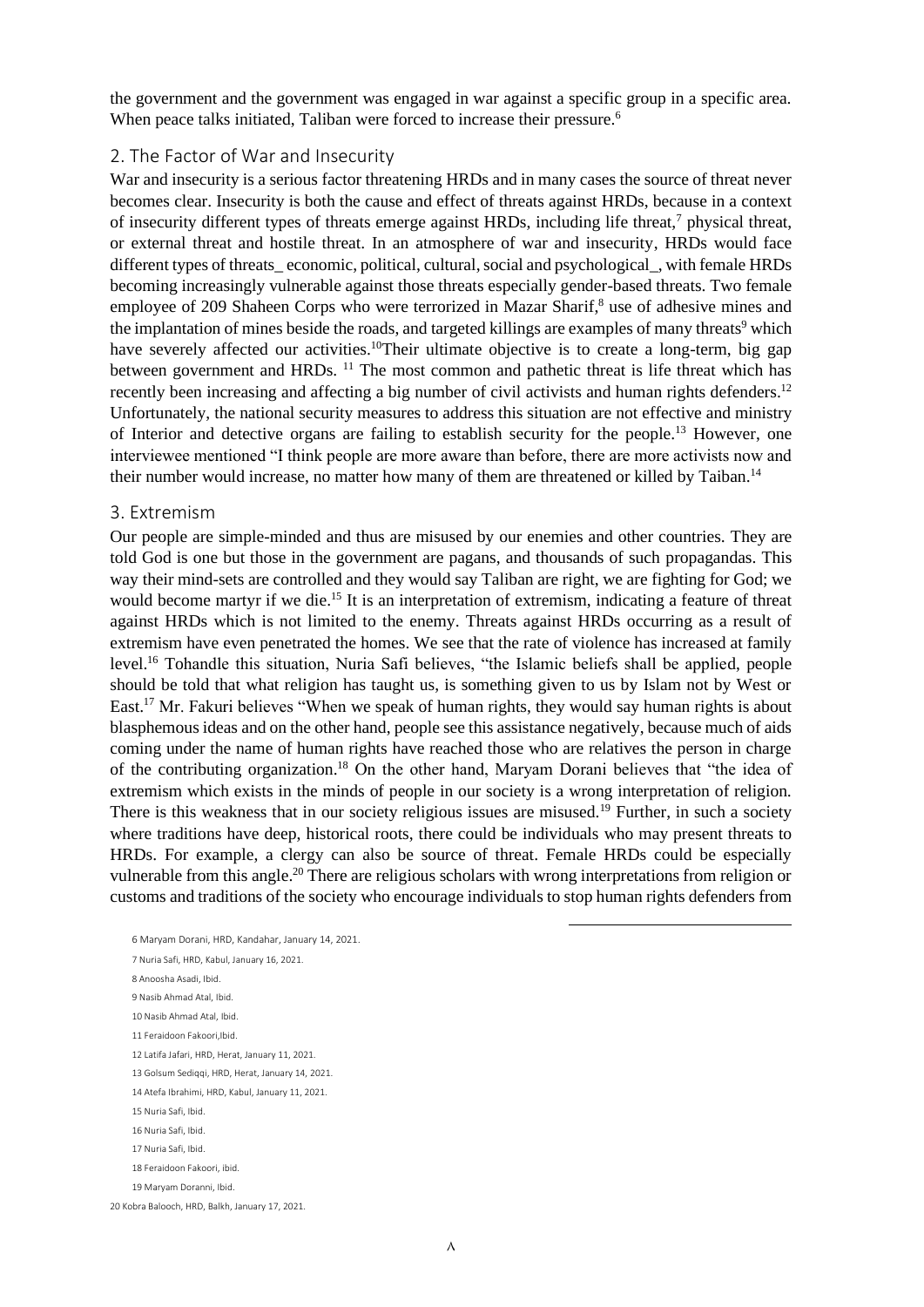working, no matter they are men or women, and unfortunately in our society there is high probability that such things happen.<sup>21</sup> I want to say that Afghanistan is a traditional society and it will be very good if human rights defenders act with the consideration of people's customs and religion, all these teachings should be introduced to people within the framework of Islam because in that case, I think, there would be less potentials for emergence of threats.<sup>22</sup> Much of what was said by the interviewees on the threats against human rights defenders, was linked, in one way or another, with the threats the extremism were presenting to the human rights defending work, and such threats are enduring and deep-rooted.

### <span id="page-8-0"></span>4. The factor of Absence of Rule of Law

One of the most serious factors of threat against HRDs is the absence of rule of law. In a country where rule of law is absent, conditions will be ready for terror.<sup>23</sup> For example, in terms of the laws,no laws are being correctly implemented in Afghanistan. We have human rights laws, we have laws on the prohibition of violence against women and children, but why they are not being implemented. The challenge is that there is lack of adequate support from the government for HRDs and human rights programs, and if such support exists, it has been on the paper, but in practical terms, such support does not exist and it just stays as letters and words. Everywhere the government says that they support us and that they are happy that we are with them, but this is just something they say to people or the media, while behind the scene, completely different things are said and there are possibilities that even the government impedes the implementations of certain programs and activities of human rights defenders.<sup>24</sup> In such an atmosphere, criminals and criminal groups cause the voices get silenced so that they can sustain their activities in absence of rule of law and of civil activists' and HRDs' voices, whether inside or outside the government.<sup>25</sup>

According to Nuria Safi "there is no rule of law, no accountability, rate of violence has gone up, there is not peace throughout the country, everyone is preoccupied with their personal hostilities.<sup>26</sup> Human rights violators are not punished. For example, we as social workers went to districts for conducting our programs and repeatedly got threatened by some individuals but nobody prosecuted them.<sup>27</sup> Mr. Mohammad Bagheri believes "In Afghanistan laws are not enforced, when civil society activists or human rights defenders get informed of something and want to work for it or initiate advocacy or anything else that benefits the society, they get threatened.<sup>28</sup>

#### <span id="page-8-1"></span>5. Low Public Awareness Levels

Low public awareness levels constitute the biggest social factor of threats against HRDs.<sup>29</sup>In my community, threats against HRDs may have different reasons; it is perhaps due to this reason that people do not have adequate knowledge of the program, of the community and of their needs. People with low education levels are not able to analyze issues, causing problems to human rights defenders.<sup>30</sup> Low public awareness levels have various aspects and its outcomes present overt and covert threats for human rights defenders. According to Maryam Dorani, a human rights defender in Kandahar province, "Since the several days ago there have existed wrong beliefs about the presence of women in different spheres of the society, people believe that women cannot become a police

- 23 Wodood Pedram, HRD, Kabul, January 17, 2021.
- 24 Atefa Ibrahimi, HRD, January 11, 2021.

<sup>21</sup> Kobra Balooch, Ibid.

<sup>22</sup> Khaled Ramozi, HRD, Kabul, January 14, 2021.

<sup>25</sup> Wodood Pedram, Ibid.

<sup>26</sup> Nouria Safi, Ibid.

<sup>27</sup> Feraidoon Fakoori, Ibid.

<sup>28</sup> Mohammad Baqeri, HRD, January 14, 2021.

<sup>29</sup> Women under high threat (2), Kabul, January 25, 2021.

<sup>30</sup> Atefa Ibrahimi, Ibid.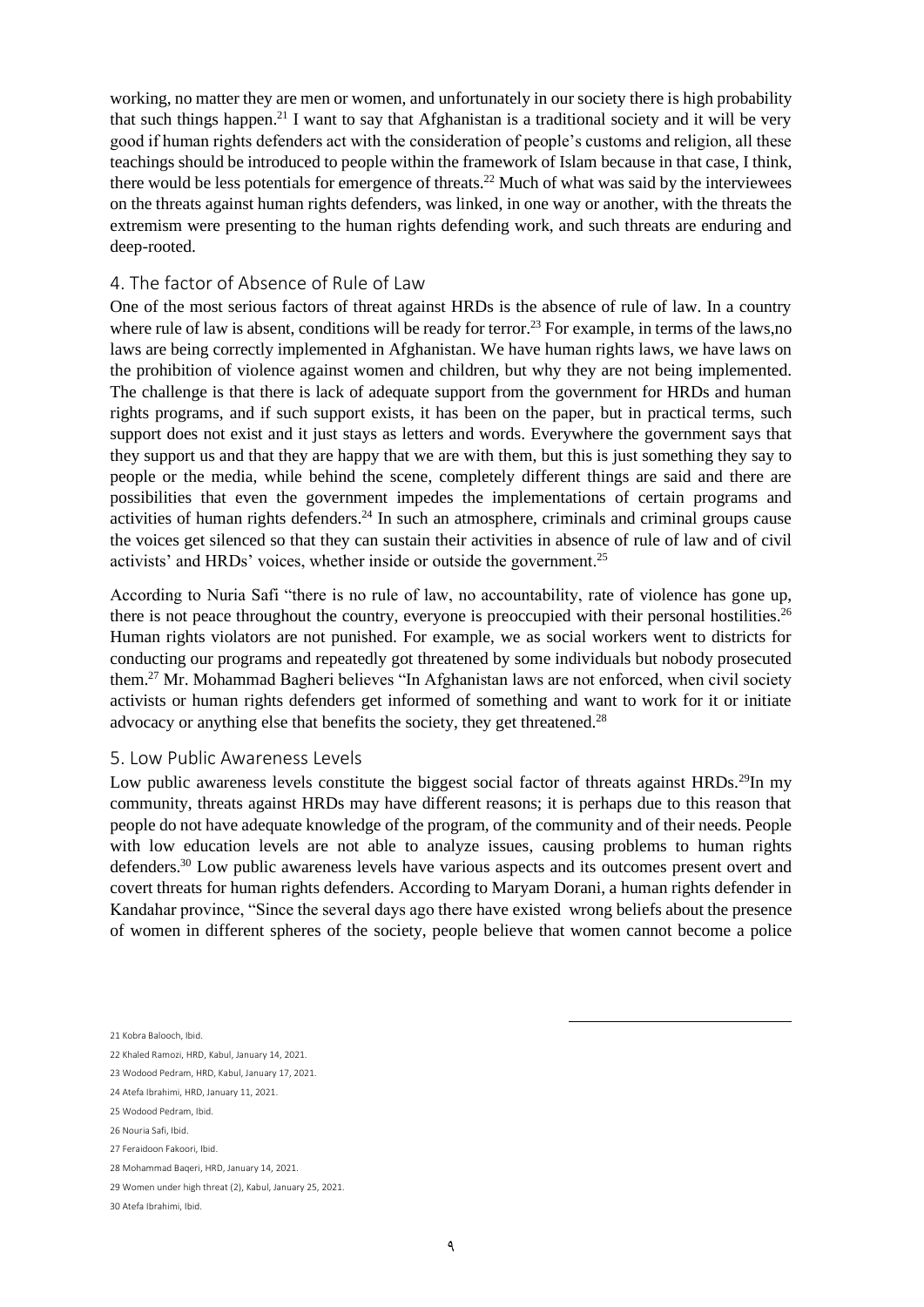officer or a judge. These are the values which exist in our society, be it true or not. They impede women's progress in different spheres of society.<sup>31</sup>

Our people still do not have a thorough understanding of democracy and freedom of speech; human rights is still a question mark in their minds. They do not have thorough information and often they turn to extremist thoughts. As a result, we have witnessed many cases of female journalists and women's rights activists being killed by anonymous individuals for which no specific terrorist groups have claimed responsibility, or where any group has claimed responsibility, later it has retracted it. For example when MalalaiMaiwand was martyred, first it was Daesh who issued a statement but they retreated their claims later.<sup>32</sup>

Unfortunately, the enlightenment values have not been institutionalized in the society the way they were supposed to be institutionalized.<sup>33</sup> There are different reasons for this and reasons are not essentially the same everywhere. For example, in any of the provinces of Afghanistan there are different cultures; what is accepted by Badakhshan's culture is not accepted in Khost. This is why one cannot say that one single factor has been the cause of threats. In Badakhshan, for example, nobody prevents women from education and women have a choice in marriage, but in Jalalabad or Khost, girls should marry somebody who is chosen by the family and if she does not accept it, it is considered a big shame.<sup>34</sup> Public awareness levels are low and women do not have any strong supporters. If there is support to be provided by the government, there is noncooperation. In Kunduz, when a woman comes as a member of civil society and wants to defend women rights, they find a way to damage her reputation or suppress her ideas. They want women to stay at home or if they are out, they should not intervene with issues that are related to rights.<sup>35</sup>

#### <span id="page-9-0"></span>6. Political Factors

Top politicians misuse women in many ways.<sup>36</sup> This politics may be very much threatening.<sup>37</sup> Perceptions of human rights defenders about political factors of threats against them are different and mostlytied with suspicions. For example, Mrs. Ziaee mentioned "In the society where we live, someone who has a little power thinks the whole Afghanistan and the whole world are in his hands. Politics is threatening for female HRDs up to 60-70 %<sup>38</sup> But if we regard the issue from a political perspective, political threat is the greatest threat. It is clear that we also get threatened from the politicians and it is not that we are only scared of Taliban.<sup>39</sup> Even when one of the artists in Herat got beat up, the government did not pay attention to public advocacy.<sup>40</sup> In Afghanistan, politics is of an unhealthy type. When you want to tell a story or judge a certain political group or a politician and analyze how their power hurts people, you would subject yourself to violence, and this has become a prevalent practice.<sup>41</sup> I think the current threats which take place are mostly from a political source.<sup>42</sup> We do not have mature politicians, because we never had a transparent election and so a democratic and representative government has never come true. Absence of a democratic, national and inclusive government has had the outcome of various features of violence being used to undermine security and safety of the public.<sup>43</sup>

31 Marayam Dorani, Ibid.

33 Rahim Jami, Ibid.

<sup>32</sup> Zainab Farahmand, Journalists' rights activist, Kabul, January 17, 2021.

<sup>34</sup> Woman under threat (1), Kabul, January 25, 2021.

<sup>35</sup> Woman under threat (2), civil society activist, Balkh, January 14, 2021.

<sup>36</sup> Nouria Ziayee, civil society activist, Balkh, January 14, 2021.

<sup>37</sup> Anoosha Asadi, civil society activist, Balkh, January 14, 2021.

<sup>38</sup> Nouria Ziayee, Ibid.

<sup>39</sup> Nouria Safi, HRD, Kabul, January 16, 2021.

<sup>40</sup> Feraidoon Fakoori, Ibid.

<sup>41</sup> Maryam Dorani, HRD, Kandahar, January 14, 2021.

<sup>42</sup> Latifa Jafari, HRD, Herat, January 11, 2021.

<sup>43</sup> Golsum Sediqqi, HRD, Herat, January 14, 2021.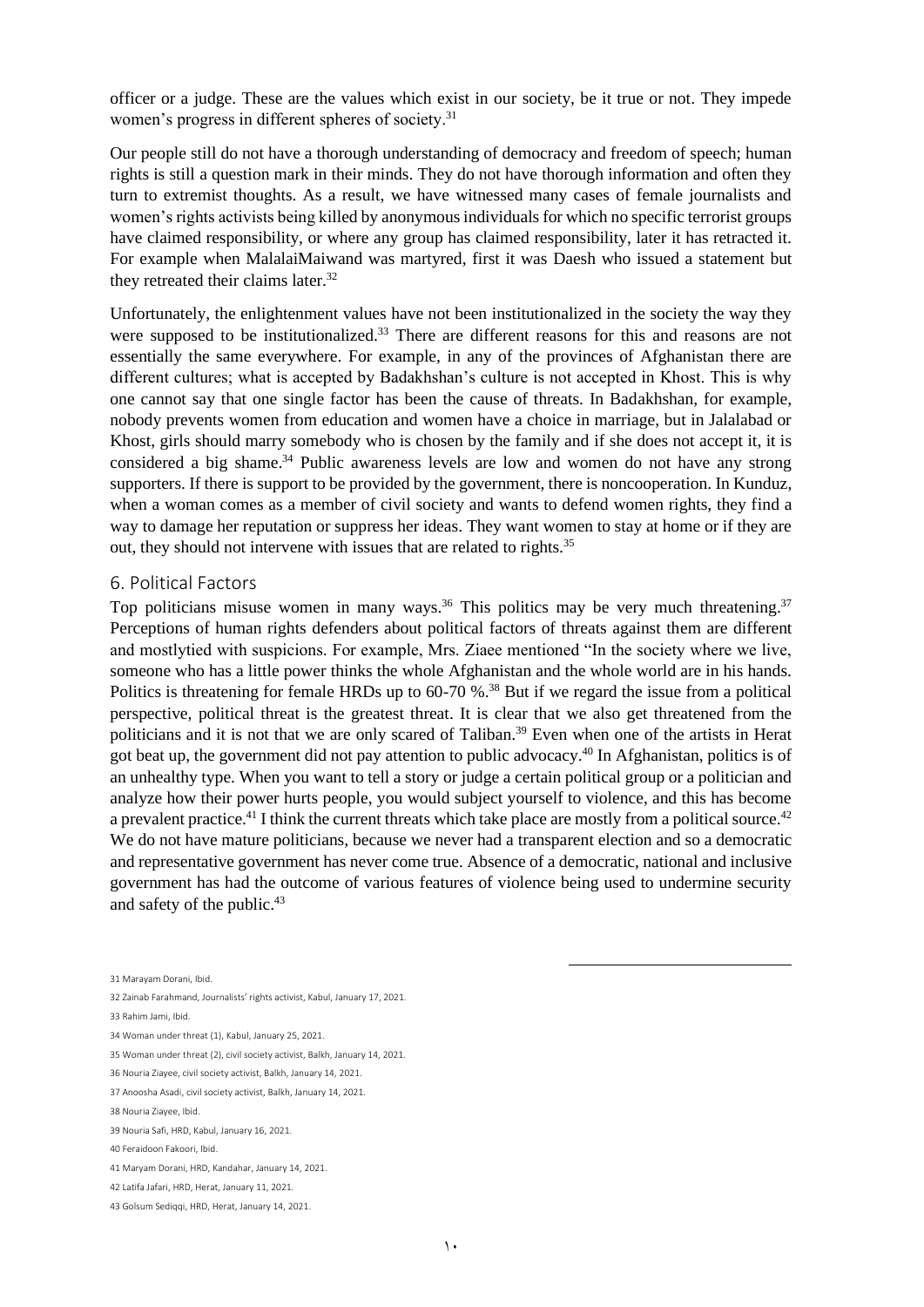### <span id="page-10-0"></span>7. Economic Factors

Economic threats affect all of us. For example, you work somewhere and always get threatened in many ways by your supervisor. One day they would say 'you cannot work with us' and the other day they would say 'you are fired'.<sup>44</sup> Those who have monopolized the economy and markets, would not let civil society and especially women to make progress, and it is a clear threat against which we stand but we have not succeeded because there are mafias at higher levels.<sup>45</sup>If we do not work, if civil and human rights activists do not work and all stay at home, we would be subject to an economic shock which would affect all of us.<sup>46</sup> We see that most of the economic units and individuals who provide employment opportunities for the people get threatened, face the danger of abduction of their children or being blackmailed, putting negative impacts on the businessmen and cause them flee the country. The government should pay attention to this issue. We even saw that those who are invisibly at the top of the politics instilled a feeling of disappointment into people.<sup>47</sup> Economic issues have a vital role in the lives of women.<sup>48</sup> From a human rights and social perspective, economic threat is the greatest threat and there is no threat greater than that, because economic activities provide human beings with necessary means to reach peace and tranquility. In a state of lack of such tranquility, human beings cannot make progress, educate or get access their basic rights. Therefore, people should be supported to have decent standard of living by provision of budget, facilities and active supporters who can help them get access to their basic rights. If such facilities are absent, rights are violated, progress in any areas is impeded and the vulnerable individuals will be marginalized.<sup>49</sup>

### <span id="page-10-1"></span>8. Socio-cultural Factors

We most of the times hear statements like "our main issue is our culture"<sup>50</sup>or "there is something wrong with our society" or "our society is not democratic"<sup>51</sup>. Such statements are right, as they explain many of the threats being faced by human rights defenders, especially women. Threats are like a pyramid, they begin from the top and move downward to the bottom, affecting socio-political conditions of HRDs.<sup>52</sup>In the discussion of social and cultural factors of threats, one would say when families and communities see that the government is weak, there is lack of rule of law and accountability, violence rates have gone up, and there is not an inclusive peace, they would cling to their personal hostilities and misuse the situation.<sup>53</sup>

In the first place, families themselves crate problems. Second, when women come for work to the public sphere, they would face individuals who do not let them work by abusing them. Factors of violence against women are not only cultural and economic but also domestic and social. There are many reasons why women continue to experience violence and bad events. When they get out of their homes, they face a thousand problems, they get humiliated and insulted, they are not allowed to move from one place to another or to pursue their plans. Female civil activists and human rights defenders face many problems.<sup>54</sup>

The inappropriate customs and dominance of a patriarchal culture have led people to follow such ideas as "women cannot become a police officer or judge" which impede women's progress in different arenas. Feminine literature, feminine ideas or feminine writings are scarce in Afghanistan and there is such a threat that everything has been defined in masculine terms and all writings are masculine in nature, which altogether constitute a challenge for women who want to be present and

44 Nouria Ziayee, civil society activist, Balkh, January 14, 2021.

45 Nouria Safi, Ibid.

46 Nasib Ahmad Atal, civil society activist, Nangarhar, January 14, 2021.

- 47 Feraidoon Fakoori, Ibid.
- 48 Anoosha Asadi, Ibid.

49 Latifa Jafari, HRD, Herat, January 11, 2021.

50 Nouria Ziayee, Ibid.

52 Nourida Safi, Ibid.

<sup>51</sup> Nouria Ziayee, Ibid.

<sup>53</sup> Nourida Safi, Ibid.

<sup>54</sup> Anoosha Asadi, civil society activist, Balkh, January 14, 2021.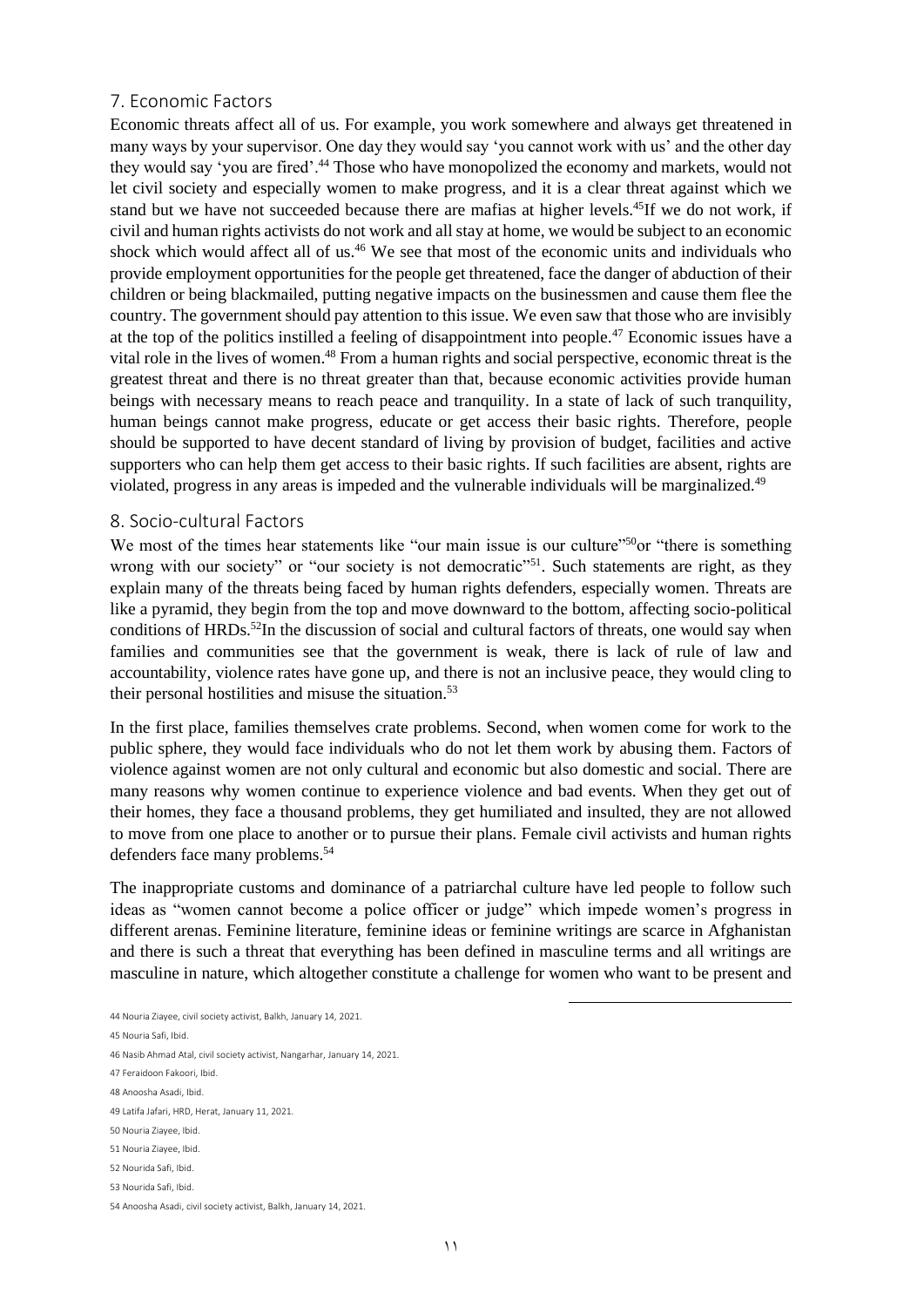participate in the society.<sup>55</sup> Different cultures which exist in Afghanistan, from north to south and from east to west, have undermined public-state unity and collaboration, thus undermining the process of supporting human rights defenders.<sup>56</sup>

### <span id="page-11-0"></span>9. Gender factors

Quotations such as "they misuse women in many ways, women do not have the right to say what the want",<sup>57</sup> or "they glare at you as if they want to eat you"<sup>58</sup> or "With regards to gender issues, men and women both have faced problems"<sup>59</sup> are thought-provoking.

I think they do not want women to work and achieve high status in society. They do not want us to get out of home. Also, Taliban have problem with women rights and human rights, insofar as they took with themselves a few women who were working for human rights. Taliban believe that girls should not educate beyond 6<sup>th</sup> grade and so they closed down the girls' schools and only a few schools (in Logar province) stayed open. Not only women but also men were threatened and several individuals got terrorized by doorstep or when they were on the way to work or house. They believe that they do not work for women rights but they work to deviate women from ethical principles. It was some of the problems that we faced and still face in Logar province.<sup>60</sup>

I think the threats which exist against women and human rights defenders are basically due to closed nature of our society. It is very difficult for them to immediately embrace that women as the half of society can work like men in the public sphere. It is also the case for female human rights defenders.<sup>61</sup>

### <span id="page-11-1"></span>10. Psychological factors

For human rights defenders, having a family member get threatened is more psychologically damaging than when they themselves get threatened. For example, you saw that son of director of AIHRC's north zone office was killed. Such events indicate that not only the human rights defenders but also their family members are subject to threats, which is adding to the pressure they experience.<sup>62</sup> I think targeting this layer of society (HRDs, media and civil society activists) is a tactic they use to terrorize other parts of the society. It is a warning for them to stop what they do and not to appear on the scene as human rights defenders. We cannot only blame Taliban on this, there are other individuals and groups who impede such individuals' activities to achieve their goals.<sup>63</sup> Hence, I ought to stay silent not for the sake of myself but for the sake of my family, no matter where the threat comes from, be it from Daesh or Taliban.<sup>64</sup>

It is a psychological war that has begun and damages people psychologically. It was not like this in the past. In the past, Taliban and our security forces fought each other, but now the type of war has changed, they initiate a psychological war through targeting people in a way that fried and enemy cannot be distinguished.<sup>65</sup> Someone calls us and tells us something which damages us psychologically. Thereat takes different forms. That somebody tells us harsh words and intimidates us is a psychological threat.<sup>66</sup> I cannot sacrifice my children for the sake of my work, I ought to kill myself to comfort them, otherwise my children and my family will be in danger.<sup>67</sup> Everyone feels

- 55 Maryam Dorani, HRD, Kandahar, January 14, 2021.
- 56 Golsum Sediqqi, Ibid.
- 57 Nouria ziayee, Ibid.
- 58 Nouria Safi, Ibid.
- 59 Mohammad Asef Haidarzada, HRD, Herat, January 13, 2021.
- 60 Woman under high threat (3), Kabul, January 25, 2021.
- 61 Shazia Haqju, HRD, Balkh, January 17, 2021.
- 62 Wodood Pedram, HRD, Kabul, January 17, 2021.
- 63 Woman under high threat (2), Kabul, January 25, 2021.
- 64 Tamana Habibi, HRD, January 16, 2021.
- 65 Nasib Ahmad Atal, Ibid.
- 66 Anoosha Asadi, Ibid.

<sup>67</sup> Woman under high threat (1), Kabul, January 25, 2021.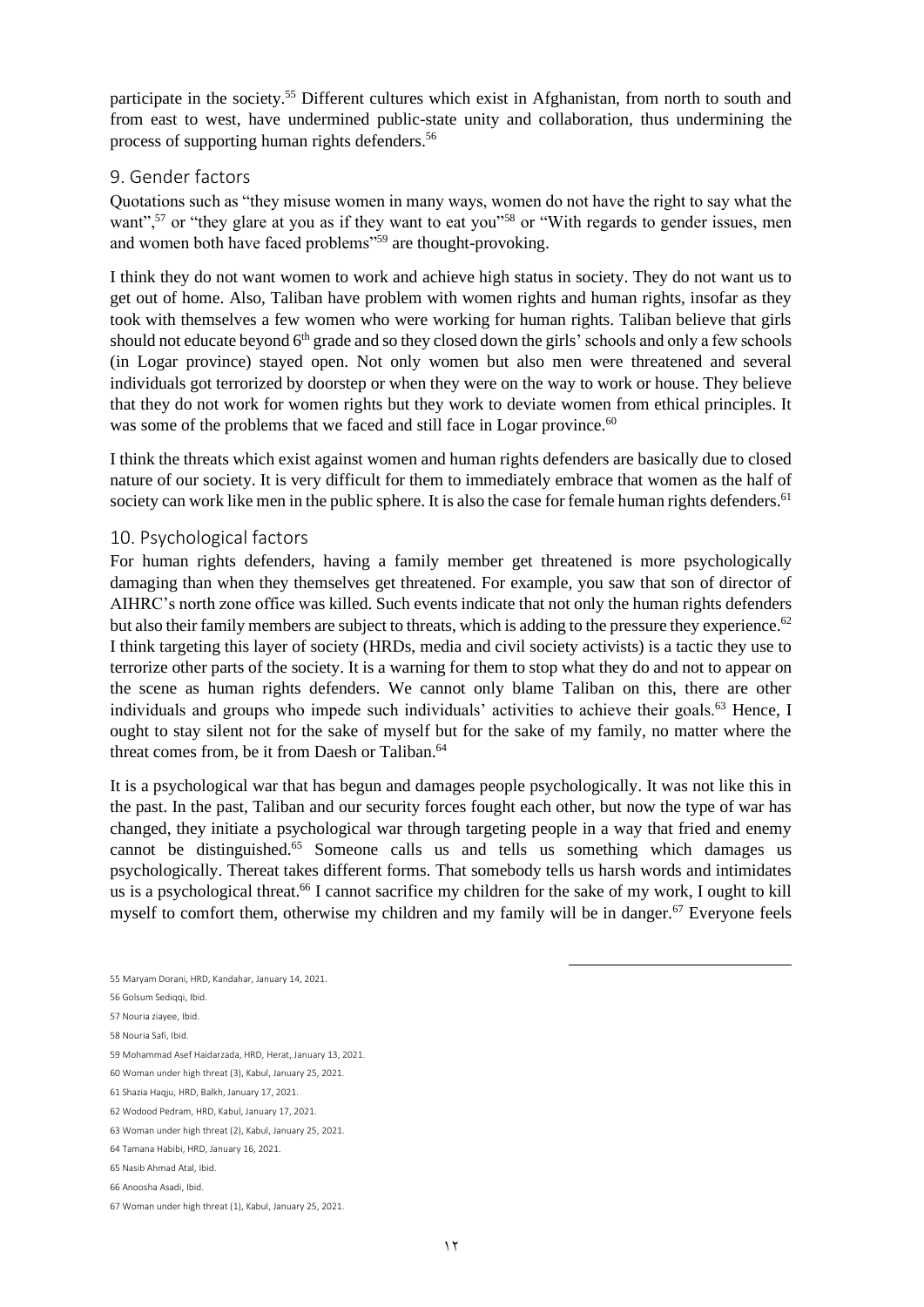unsafe and the government cannot do anything.<sup>68</sup> In our working area, we tried to support our female staff through providing psychological advice on how to protect themselves under bad security conditions. $69$  Everyone is concerned about this.<sup>70</sup>

### <span id="page-12-0"></span>**Factors of threats against HRDs by province**

There is threat against HRDs throughout provinces of Afghanistan, but factors and severity of the threats differ from one province to another and from one city to another, though they share similarities in this regard.

### <span id="page-12-1"></span>1. Kabul

When I was on my way to home, the taxi driver told something that provoked me to think: "After twenty years, Taliban have newly understood whom they should target; they used to target street vendors and usual citizens but now they target famous, outspoken individuals.<sup>71</sup> His words attest a tactical change by Taliban now understood even by usual citizens such as taxi drivers. Our work is continuing in district 5, we work on a bottom-up basis, from rural areas to cities. The urbanization culture has never demanded people to do acts of violence and they have not done so, especially the educated people. Today, in our cities we have people coming from rural areas who are responsible for IEDs explosions. They are inhabited in cities, they work in there and they are a violent stratum who are responsible for mines explosion and suicide attacks.<sup>72</sup>

In a situation where HRDs are no longer safe and got attacked in the capital, people would have no opportunity to raise their voice in areas outside of urban centers.<sup>73</sup> We should initiate awareness raising from these areas and make them realize that in Islam killing one person is like killing all human beings and to save one person's life means saving the lives of all humanity.<sup>74</sup>

#### <span id="page-12-2"></span>2. Herat

Speaking in terms of differences between geographical locations, one would say thatin grade 2 and grade 3 provinces, in provinces where corruption is rampant and in certain urban areas where conditions are difficult for working, there are individuals who try to impede the process of democratization and realization of human rights.<sup>75</sup>

At the time COVID 19 was on the rise, I was walking in the city and always thought someone would attack me with a knife or throw acids on my face; it could be someone not from Taliban but from these fundamental groups in Herat. Last year I felt comfortable and secure in any district I visited, but now we can neither go to cities nor the districts. We are scared.<sup>76</sup>

Herat is a very big city and I think is one of the provinces with biggest size, having 19 districts. We also work in the area of elections and are in touch with all those districts. Conditions were really good last year, there were about 3-4 districts which were highly insecure where no civil and human rights activities were being conducted. But the situation has worsened these years and conversely, now there are only 2-3 districts which are secure where people can carry out activities in this area. There are about 15 districts where security conditions have worsened to a great deal and civil or social activities including human right works are rare and temporary.<sup>77</sup>

- 69 Mohammad Dorani, Ibid.
- 70 Mohammad Baqeri, Ibid.

<sup>68</sup> Mohammad Baqeri, Ibid.

<sup>71</sup> Taxi driver, Qala-e Fathullah.

<sup>72</sup> Nouria Safi, HRD, Kabul, January 16, 2021.

<sup>73</sup> Wodood Pedram, Ibid.

<sup>74</sup> Nouria Safi, Ibid.

<sup>75</sup> Feraidoon Fakoori, Ibid.

<sup>76</sup> Aziza Khairandish, HRD, Herat, January 10, 2021.

<sup>77</sup> Mohammad Baqeri, Ibid.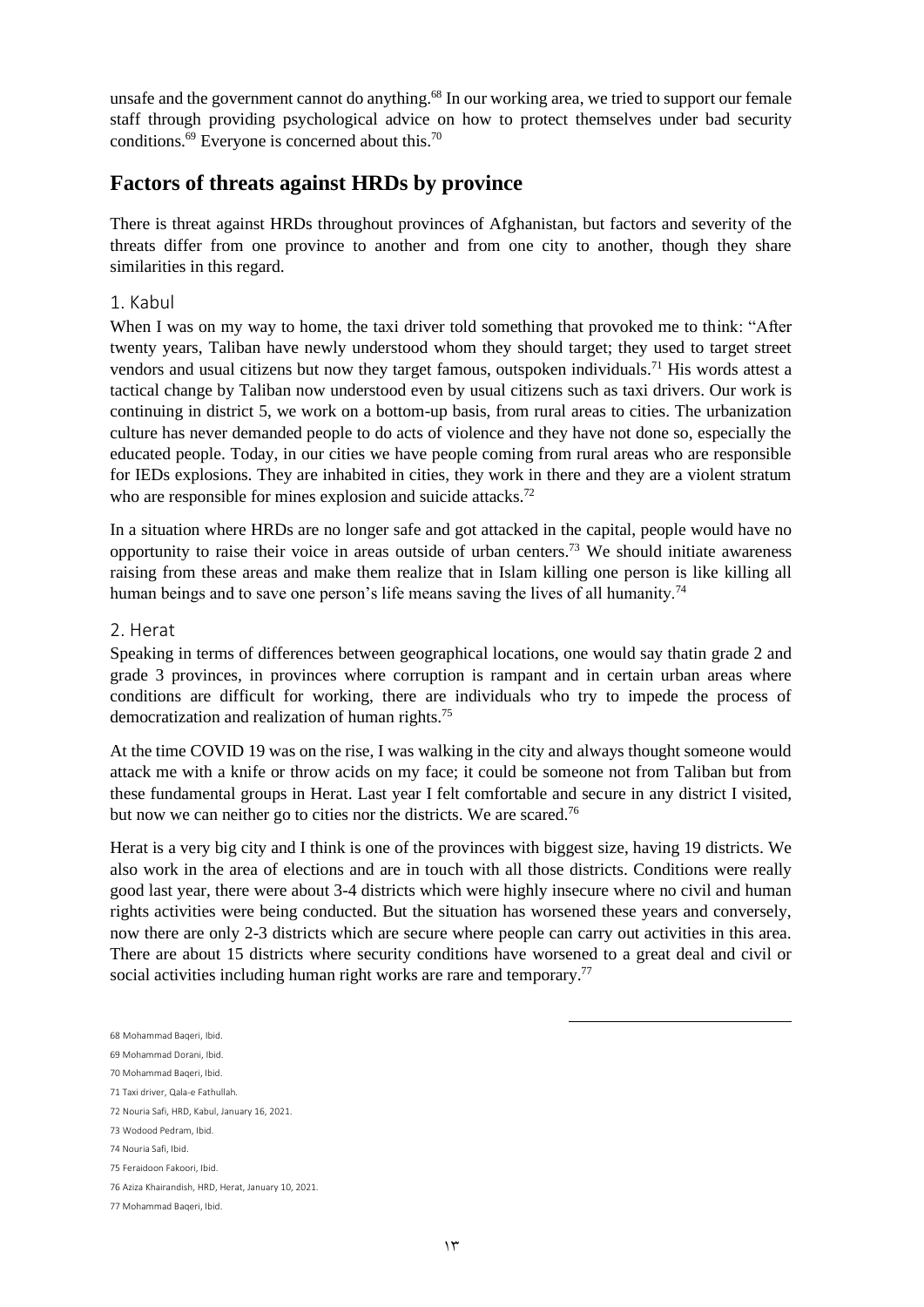### <span id="page-13-0"></span>3. Kandahar

In districts and villages which have smaller environments, there is lack of rule of law and knowledge and awareness levels are very low as compared to urban centers. They live based on the same traditions and customs they have had in the past, are less self-sufficient than urban residents. In these areas, there are many challenges for women who want to break taboos. Though certain activities could take place, the problem is that laying strong foundations for such activities is very controversial. In a situation where war is going on, if peace comes, the best measure would be to increase communications between urban and rural centers as much as possible.<sup>78</sup>

There are different types of threats. In the past if Taliban threatened you, they would come and closed down the office, punish your with lashes or imprisoned you for two or three days, but now conditions have changed in a way that you cannot know the enemy, Taliban do everything they want, there are mine explosions, terror and any of such threats.<sup>79</sup>

Within the cities and districts, there is unfortunately a close culture and we have not been able to implement the law. Naturally, there are cultural differences among communities. Residents of Helmand are socially very different from those who are living in Herat, Kandahar or Kabul. The very weak points they have in common, no matter where they are living, have sometimes caused violence to increase and the government, in these cases, have failed to implement the law evenly throughout Afghanistan to reduce these problems.<sup>80</sup>

It is good if the government have programs like literacy training or tailoring courses, as such programs are rare. Specifically, there should be literacy training programs for both men and women to help them educate and raise their awareness levels.<sup>81</sup>

### <span id="page-13-1"></span>4. Balkh

Conditions, including for employment and program activities are worsening even for those who are living in there, it is due to the fear of not only themselves but also their families getting threatened. They would say when the situation is like this in urban cities, in the districts which are far from the cities, the situation would be much worse.<sup>82</sup>

When every day we lose a loved one in the city, it is clear that how the situation would look in terms of threats against HRDs. We see what happens every day. There are certainly no security measures, neither from the government nor from supporters of journalists and HRDs. I hope that UNAMA, UN and organizations supporting HRDs make more efforts than before so that we can continue our civil, advocacy and human rights activities with a feeling of safety.<sup>83</sup>

In Balkh we have 14 districts. In three of them, namely Dehdadi, Khulm and Narsai, which I visited several times to hold training sessions, the situation was relatively good, but since the beginning of 2020, my stance has been that 'if you even give me money and ask me to go to those districts, I would not accept.<sup>84</sup>

### <span id="page-13-2"></span>5. Nangarhar

But what we, I mean civil activists, media activists and other similar activists, face here is that in Jalalabad there are target killings, yesterday two targets were killed. They use adhesive mines and mines which are implanted beside the roads. The threat of target killings is high here. It has not been made clear that who is responsible for such events, Taliban or Daesh? They can take place anywhere.

<sup>78</sup> Maryam Dorani, Ibid.

<sup>79</sup> Woman under threat (1), Ibid.

<sup>80</sup> Golsoom Sediqqi, Ibid.

<sup>81</sup> Anoosha Asadi, Ibid.

<sup>82</sup> Tamana Habibi, Ibid.

<sup>83</sup> Shazia Haqju, HRD, Balkh, January 17, 2021.

<sup>84</sup> Tamana Habibi, Ibid.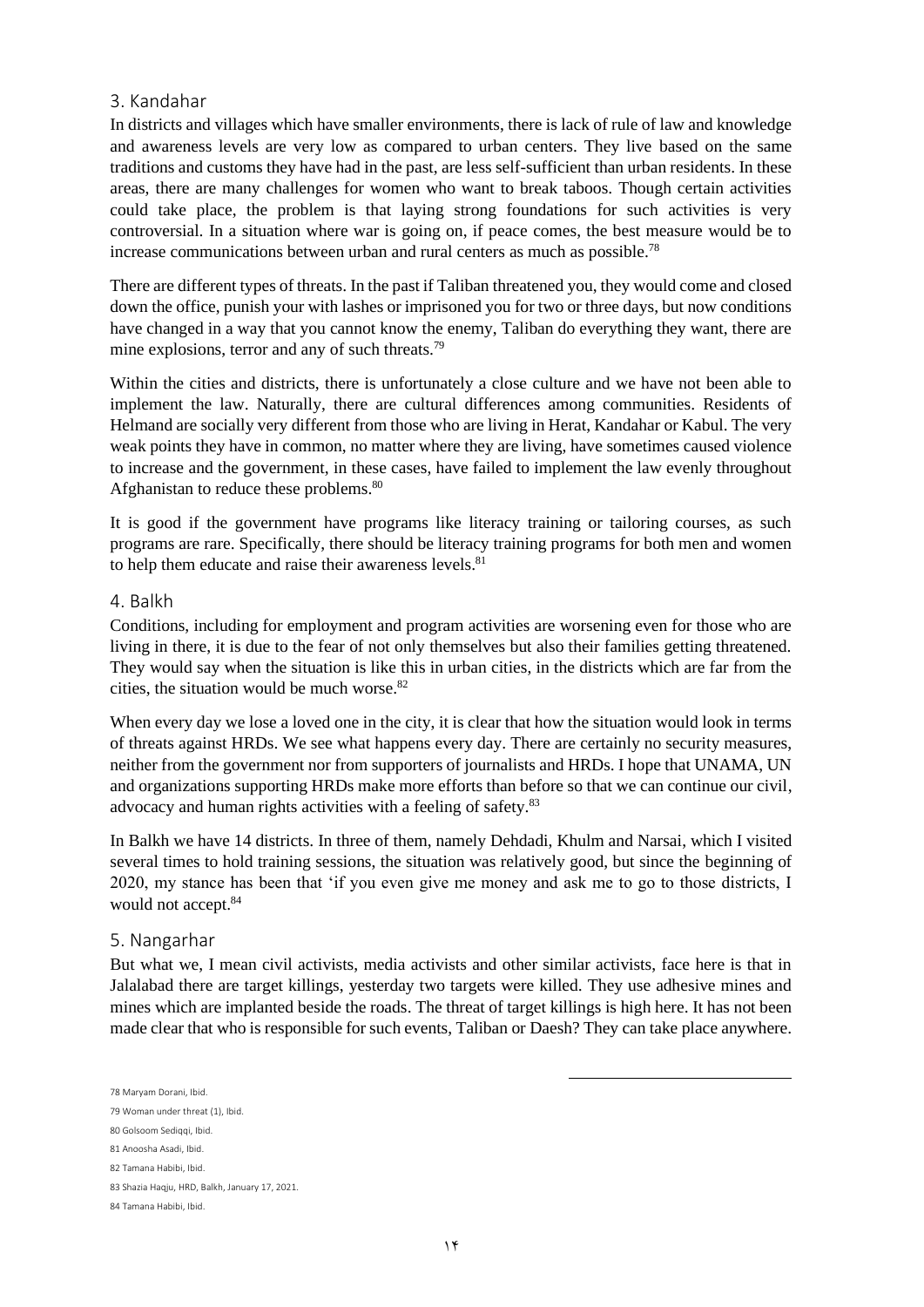This has become a torment for us. Today I had a meeting with a group of civil activists and they said they were also facing the same threats.<sup>85</sup>

Even for men, writing and preparing reports is difficult in provinces. You may know that journalists cannot post news on their Facebook for their province, because if they do so, they would be accused of partiality and get threatened to death by Taliban. Unfortunately, we lost many of our colleagues this way. In remote areas, there are such problems even for men. For female journalists, such as TV programs presenters and reporters, preparing field reports is not an easy task, even in major cities like Mazar-e Sharif and Herat. This is while in such cities it is expected that culture of doing such activities should be in place, but unfortunately it is still not the case. For Example, Malala Momand was not a field reporter but she was a TV presenter, and even despite being a TV presenter, they thought she was a big threat and a woman shall never appear on TV. They finally took her life. More people in provinces and less people in Kabul hate women's activities, especially when they appear on TV and express their opinions. These issues are plentiful.<sup>86</sup>

In remote provinces there is less rule of law and AOGs have more power and influence, dominance of customs and traditions are stronger and access to financial and human capital is more difficult. There is a plan for making a documentary on sodomy which is prevalent in remote areas, but doing such work is very risky given the existing insecurity.<sup>87</sup>

Awareness raising and capacity building programs should be used, though I think it is impossible to ask a woman from a district to come or send her from city to a village. Instead, you may find someone from the same area who may be able to communicate content and message to the relevant people. But I think there is something that needs to be resolved; there is currently a big gap between people in districts and villages in terms of conceptual understanding and this is an area which needs to be worked on. 88

It is about one month I have posted nothing on Facebook, had no interviews with radios and TVs, and have not attended any meetings. Existing conditions have affected our activities which are mostly about conveying messages of the people, we are facing threats. Imagine! In the morning when I was wearing my gun belt, my five-year old daughter asked me "Father, what do you do with that gun, do you hit people with that?", No, my son, I protect myself with it, I replied.<sup>89</sup>

<span id="page-14-0"></span>Analysis of the questionnaire data

- $\checkmark$  The respondents of the questionnaires were mostly young individuals. 56-65 age group had the lowest number of participants. 61.6 % of the respondents were young individuals and 1% were adults.
- $\checkmark$  58.1 percent of the respondents were male and 41.9 percent were female.
- $\checkmark$  29 percent of the respondents were single and 71 percent were married.
- $\checkmark$  83.9 percent of the respondents had ever travelled to outside of Afghanistan and the remaining 16.1 percent had not done so.
- $\checkmark$  Majority of the respondents were working to defend women rights (61.3 percent), while defenders of the victims of war was the smallest category, with children rights activists standing in the middle.
- $\checkmark$  Level of education was another indicator examined by the research. When asked about their level of education, most of the respondents checked BA, while those who had  $12<sup>th</sup>$  grade diploma were a minority.
- $\checkmark$  Majority of the questionnaire respondents were Tajik and Hazaras were the smallest category.

<sup>85</sup> Nasib Ahmad Atal, HRD, Nangarhar, January 14, 2021.

<sup>86</sup> Zainab Farahmand, Ibid.

<sup>87</sup> Tahera Sajjadi, Ibid.

<sup>88</sup> Maryam Dorani, Ibid.

<sup>89</sup> Nasib Ahmad Atal, Ibid.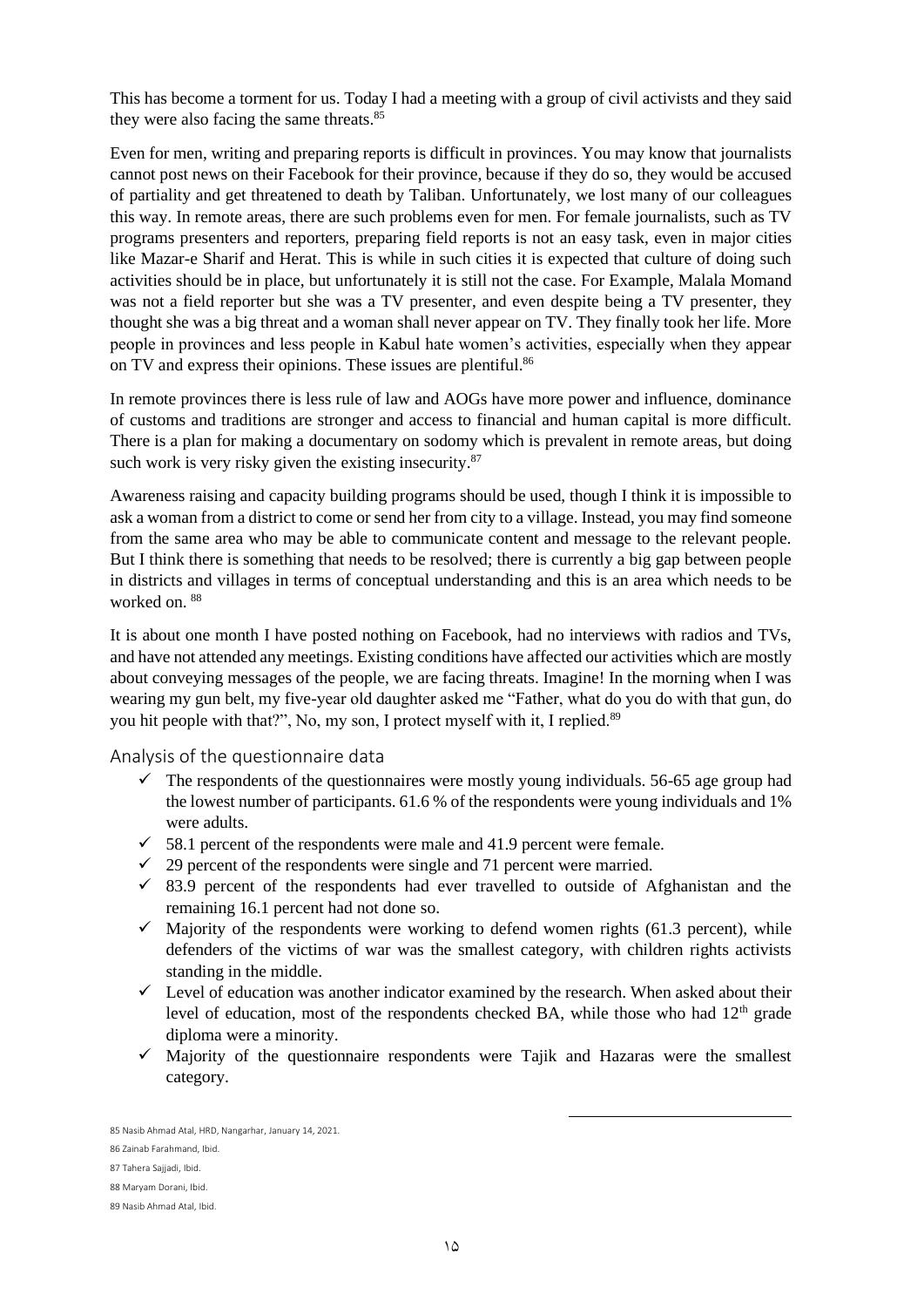- $\checkmark$  A minority of the respondents were followers of religions other than Sunni and Shia branches of Islam. Sunni people constituted majority of the respondents.
- ✓ Participants who completed the questionnaire included 1 respondent from Balkh, 3 respondents from Herat, with Kabul having the highest number of participants who completed the questionnaires (21). A total of 5 participants from the remaining provinces completed the questionnaires.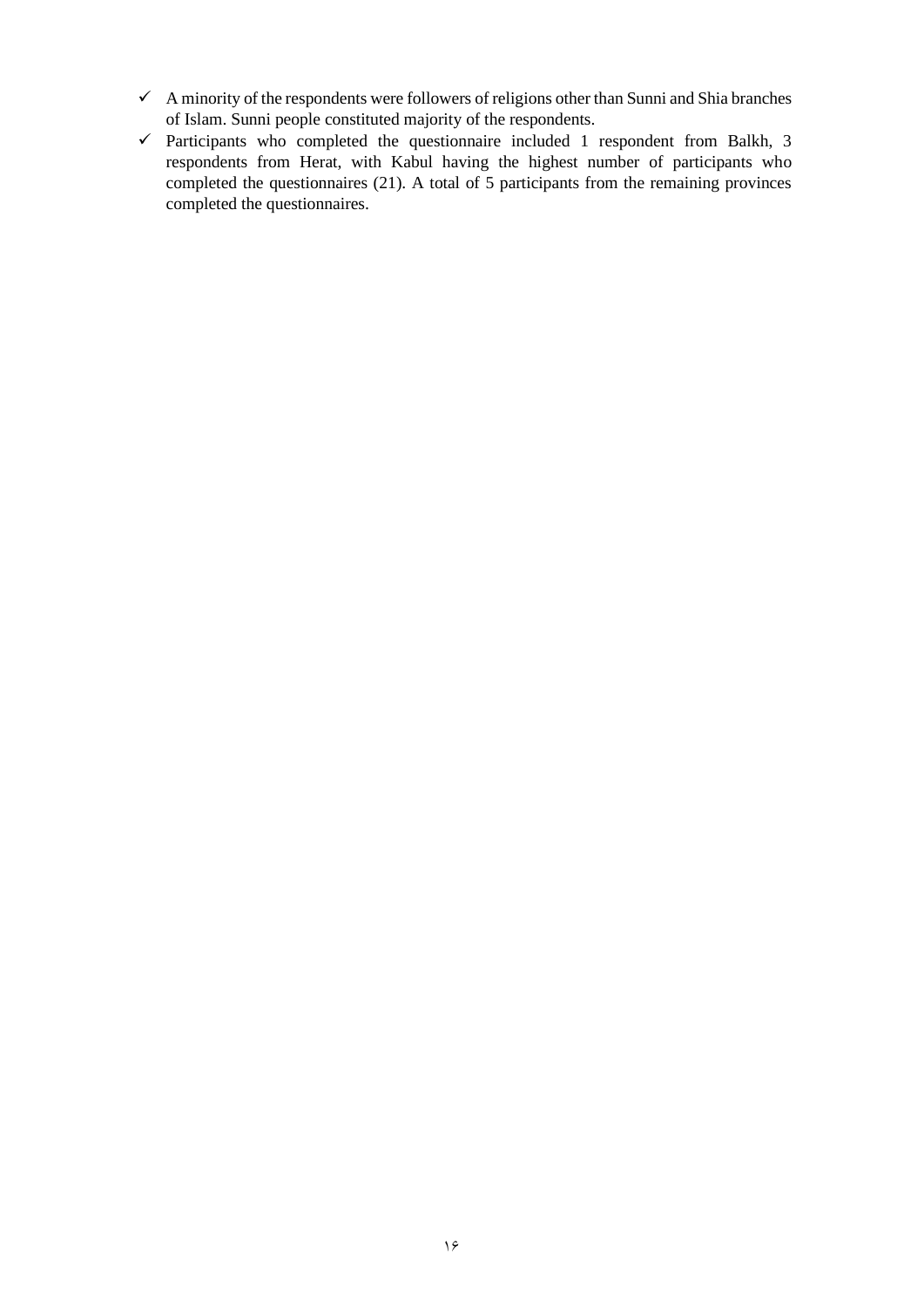

*Chart 1To what extent are conditions suitable for defending HRDs in Afghanistan?*

 $\checkmark$  9.7 percent of the respondents mentioned "conditions are not suitable." In contrast, only one respondent believed that conditions were suitable to a great extent. "to a small extent" and "to a very small extent" constituted majority of the responses, as 45.2 percent of the respondents chose "to a small extent" and 41.9 percent chose "to a small extent".



*Chart 2To what extent conditions are favourable for the violation of the rights of HRDs in Afghanistan?*

 $\checkmark$  Conversely, in response to this question, 41.9 percent of the respondents chose "to a very large extent" while only 3 respondents (9.7 percent) chose "to a very small extent". 32.3 percent of the respondents mentioned conditions were "to a large extent" favourable for the violation of HRDs' rights and the remaining respondents (16.1 percent) chose "to a small extent." None of the respondents believed that conditions were not favourable for violation of those rights.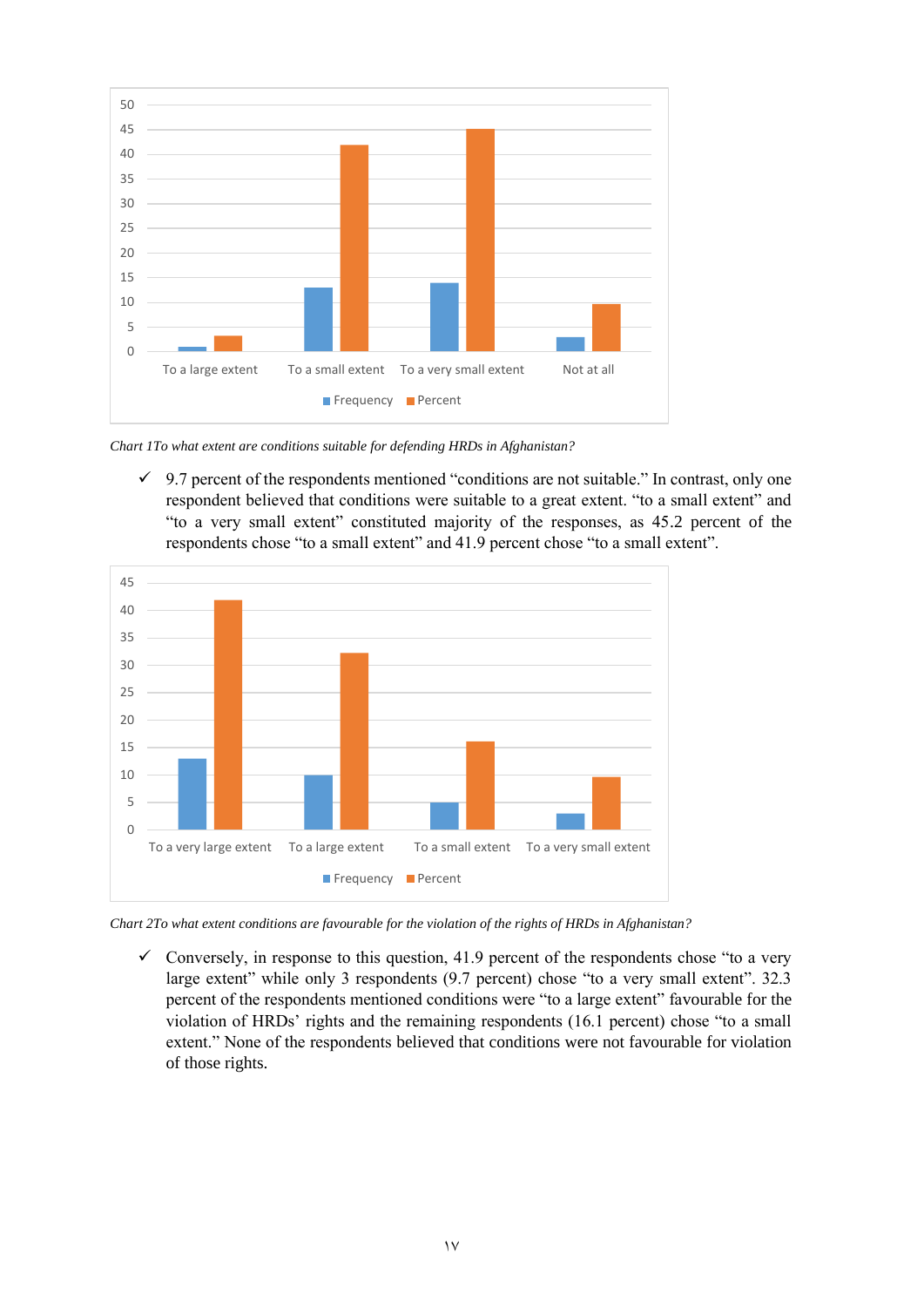

*Chart 3How many times have you personally been threatened because of your work?*

 $\checkmark$  Majority of the respondents had been threatened during implementation of human rights work. From the second half of the spectrum, some frequencies have gone up significantly. 25.8 percent mentioned they had been threatened "too many" times. In contrast, one respondent mentioned "not at all." 6.5 percent of the respondents chose "very few times", and those who had been threatened "a few times" are very small in number, standing at 16.1 percent. Majority of the respondents mentioned that they had been threatened "many times". In total, 48.4 percent of the respondents (nearly half of the respondents) had the experience of being threatened.



*Chart 4To what extent do you have access to supports for being a HRD?*

 $\checkmark$  This finding indicates that the degree of threat is very high in Afghanistan and in contrast, supports are little to inadequate. 6.5 percent of the respondents said they had access to support to a very large extent. While in the previous question, 25.8 percent of the respondents had experienced threats, in response to this question 25.8 percent mentioned they had access to no supports and the same number said they had access to supports to a very small extent. In response to this question, majority of the respondents mentioned they had access to supports to a small extent (32.3 percent) while 9.7 percent had access to supports to a large extent. The trend looks like: high degree of threat with low, temporary support.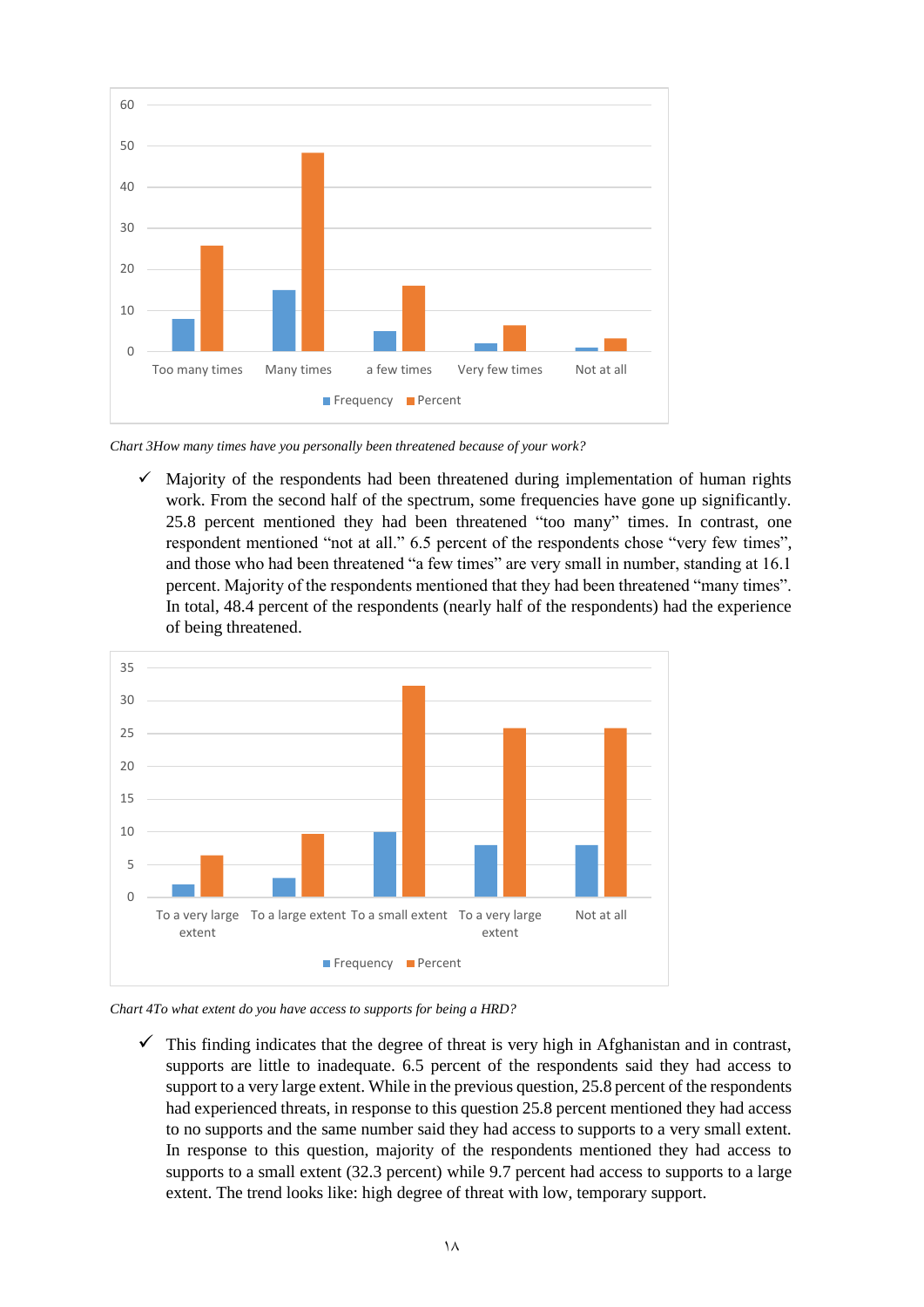

*Chart 5To what extent do you think female HRDs benefit from the support that is tailored to the general working conditions of women?*

Gender structures have manifestations which are visible in any social activities. When asked to what extent they benefited from the supports tailored to their general working conditions, one female HRD mentioned she had not benefited from such support. This respondent believed that women were not benefiting from this type of support. In contrast, two respondent said they benefited from this type of support to a large extent. Majority of the respondents chose to a small extent (41.9 percent). To a very small extent and to a large extent were chosen by 29 and 19.4 percent of the respondents, respectively.

## <span id="page-18-0"></span>**Analysis of the data drawn from interviews**

Qualitative findings were drawn from the in-depth interviews conducted with 24 HRDs and civil society activists in five provinces of Afghanistan.



#### *Figure*<sup>*r*</sup>Codes and frequencies</sub>

*Figure*<sup>1</sup> *Interviews and codes extracted from each interview*

 $\checkmark$  Figure 1 indicates that in total 24

interviews were conducted. From among the interviewees, Mrs. Nuria Safi referred the most to the codes (61 times), followed by Mrs. Maryam Dorani (58 times) and Mr. Mohammad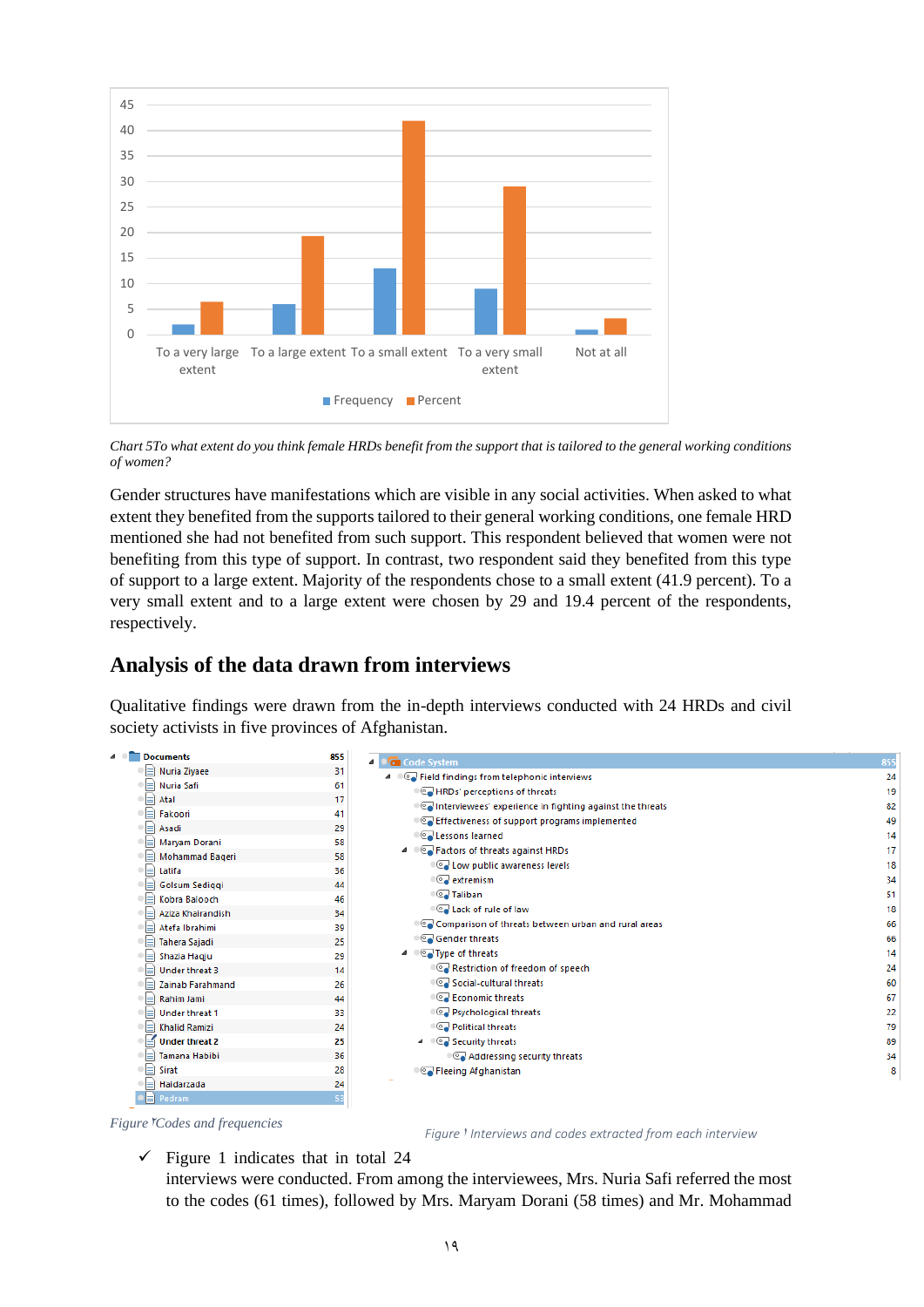Baqeri. Figure 11 indicates that Maryam Dorani had the longest interview. These two interviews are the most content-rich interviews in this research. Interviews conducted with Mrs. GolsoomSediqi and Mr. Rahim Jami rank in the third place. Lowest number of times of referral to the codes was of the interview with third woman with high degree of threat, followed by Mr. Nasib Ahmad, and Mr. Khaled Ramozi and Mr. Mohammad Asef, who both stand in the third place.

 $\checkmark$  The "security threats" code has been referred to the most (89 times), followed by "interviewees' experience of threat" code. "Political threats" stand in the third place. "Economic threats stand in the fourth place with 67 times of referral. "Gender threats" and "comparison of activity and threats against HRDs" each one with 66 times of referral stand in the fifth place. The code "fleeing Afghanistan" is the least referred code with 8 times of referral, followed by "lessons learned" and "different types of threats in general" each one with 14 times of referral.



<span id="page-19-0"></span>*Figure 1 Relationship between the codes and the interviews conducted*

- $\checkmark$  Figure 3 indicates bold points in each interview, it shows what issues each interviewee has focused more on. Series on the left show the times of referral to the codes and the series on the bottom show the number of referrals in each interview. In other words, rows are the codes and columns are the interviews. Interviewee's names are included on the columns and codes are included on the rows. The first interview belongs to Mrs. NuriaZiaee. Key points mentioned by NuriaZiaee include economic, psychological, political and security threats. In the interview that was conducted with Nuria Safi, second interview from the top, there is mention of "interviewees' experience of "fighting with threats" which is expected from a 54-year old woman. The issue of "psychological and economic threats" has been a bold point during the interview with Mr. Atal.
- $\checkmark$  The bold point during the interview with Mr. Fakoori was "fighting with threats" while Mrs. AnooshaAsadi concentrated more on the issue of "gender threats." Mrs. Maryam Dorani concentrated on "effectiveness of support programs", "gender threats" and "social-cultural threats" in addition to the issues of "Taliban" and "economic threats" which were emphasized during his interview. In his interview, Mr. Mohammad Baqeri focused on two issues of "comparison of threats between rural and urban areas" and "addressing security threats". Mrs. LatifaJafari spoke mostly about her personal experience and referred to "political threats".
- ✓ GolsumSediqi focused on "security threats. KobraBalooch spoke about her personal experience, emphasizing on "political threats". Aziza KhairAndish pointed more to "economic threats". AtefaIbrahimi concentrated more on "effectiveness of programs", "gender threats", "socio-cultural threats" and "addressing security threats." "political threats" was the bold point during the interview with TaheraSajjadi. Mr. ShaziaHaqju mostly concentrated on "security threats." The third woman with high degree of threat concentrated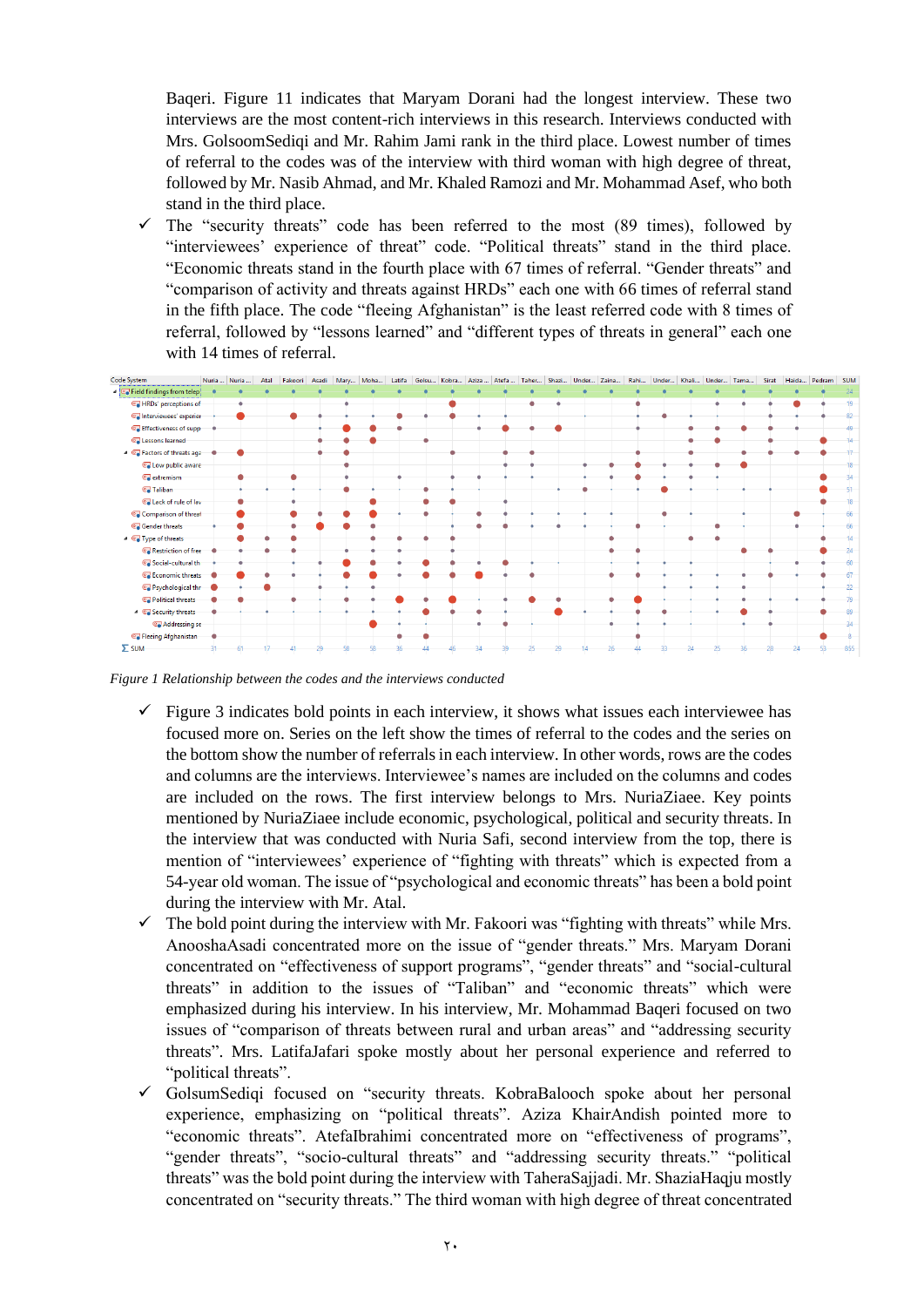mostly on "the threat of Taliban". Mrs. Zainab Farahmand regarded "political threats" as a serious issue. The second woman under high degree of threat concentrated the most on the "threat of Taliban." Rahim Jami pointed to "political threats" and first woman with high degree of threat spoke mostly about the threat of Taliban and security threats while mentioning her personal experience. Khaled Romozi mostly emphasized on his personal experience and effectiveness of the support programs targeting HRDs. "Gender threats" was the bold point during the interview with second woman under threat. Tamana Habibi pointed more to security threats. Mr. Sirat emphasized on experiences and security threats. Perception of threat and comparison of activities and threats against HRDs between urban and rural areas has been the key point of Mr. Haidarzada's interview. Finally, Mr. WodudPedram pointed more to the role of Taliban in threats and security threats.



<span id="page-20-0"></span>*Figure 2 Relationship between the codes*

- $\checkmark$  Figure 4 indicates casual relationships between the codes. Bold points are indicative of casual relationship between two variables. The first bold point is the relationship between factors of threats and Taliban. Findings indicate that most threats against HRDs come from Taliban side. The relationship between gender threats and personal experiences of the interviewees is bold, the same applies to the relationship between low public awareness levels and gender threats. Also, the relationship between gender threats and comparison of threats between urban and rural areas has been bold.
- $\checkmark$  It is interesting that there is a direct and bold relationship between socio-cultural threats and low public awareness levels on one hand. Such a relationship also exists between economic threats and gender threats, and between socio-cultural threats and extremism.
- $\checkmark$  Security threats, socio-cultural threats, Taliban, comparison of threats between urban and rural areas, extremism and gender threats have had the boldest relationships with other codes. In other words, factors of threat against human rights defenders included a complex series of Taliban, social, cultural, political, economic issues, low public awareness levels, gender issues, and being close to or far from urban centres.
- $\checkmark$  In such a complex environment it is almost impossible to identify primary and secondary factors, but one things is clear: the existence of a war environment makes it difficult to trace any causes of threats against human rights defenders. On the other hand, interviewees associated the increase in threats with the peace talks of Afghanistan, and Taliban's intention of gaining privileges in the peace talks was considered as the main cause of such increase.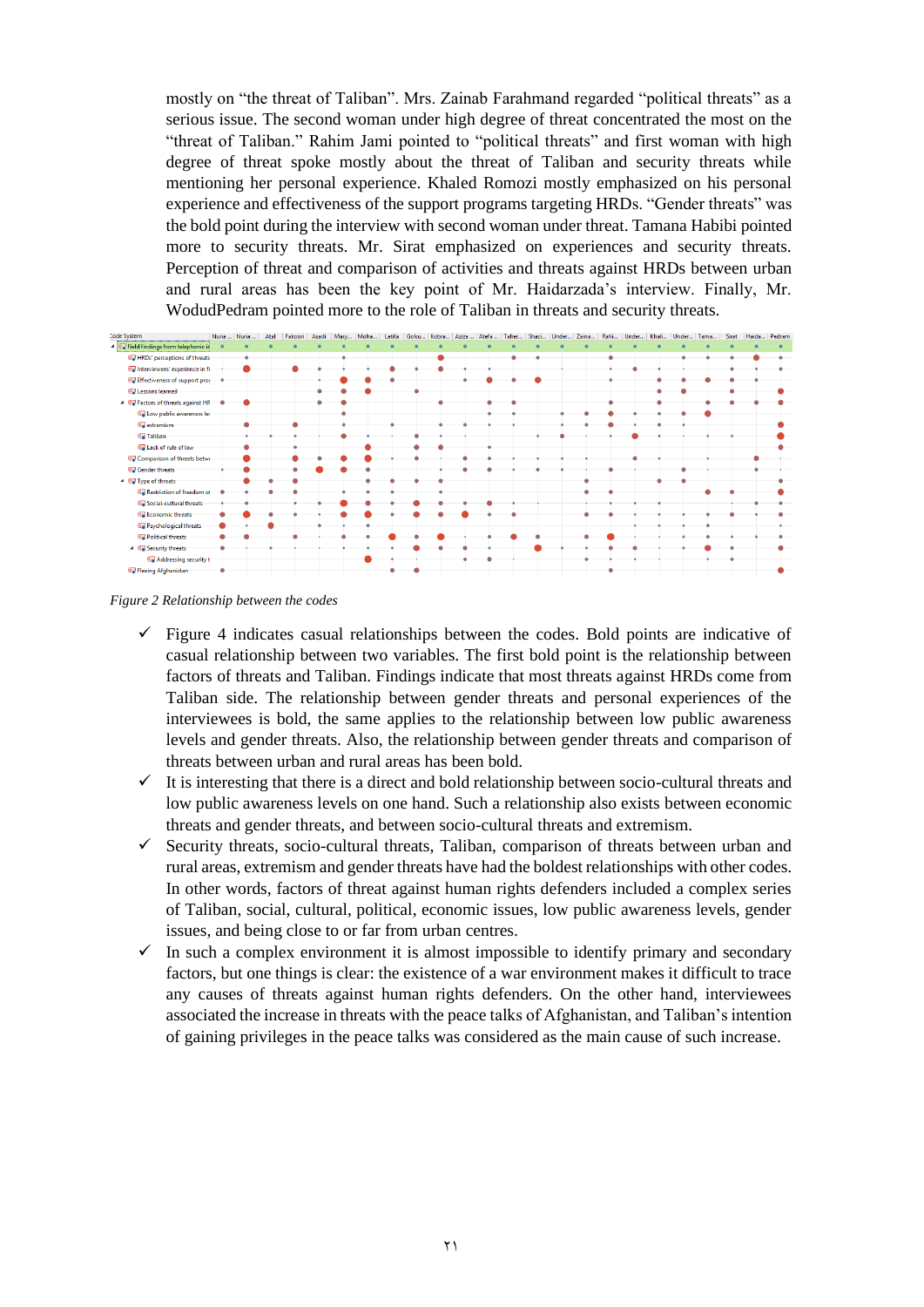

#### <span id="page-21-0"></span>*Figure 3 Map of Codes*

 $\checkmark$  The hierarchical map of codes indicates that different types of threats against HRDs has been referred to the most, followed by factors of threats which has four sub-categories. Personal experiences of interviewees with fighting against threats stands in the second place by the number of referrals, followed by the comparison of threats between urban and rural areas. Gender threats stand in the second place, lower than the "perceptions of HRDs". With regards to factors of threats, Taliban and the extremists stands on the two extremes.



<span id="page-21-1"></span>*Figure 4 Casual relationship between the codes*

 $\checkmark$  Casual relationships between the codes indicate that Taliban are in the centre which interlinks other bold points of the codes. Most of the codes are interlinked. However, there is no relationship between lessons learned, psychological threats, fleeing Afghanistan and effectiveness of the implemented programs. In other words, none of the HRDs want to leave Afghanistan for psychological threats. However, there is relationship between fleeing Afghanistan and extremism, as well as between Taliban and security threats, and vice versa.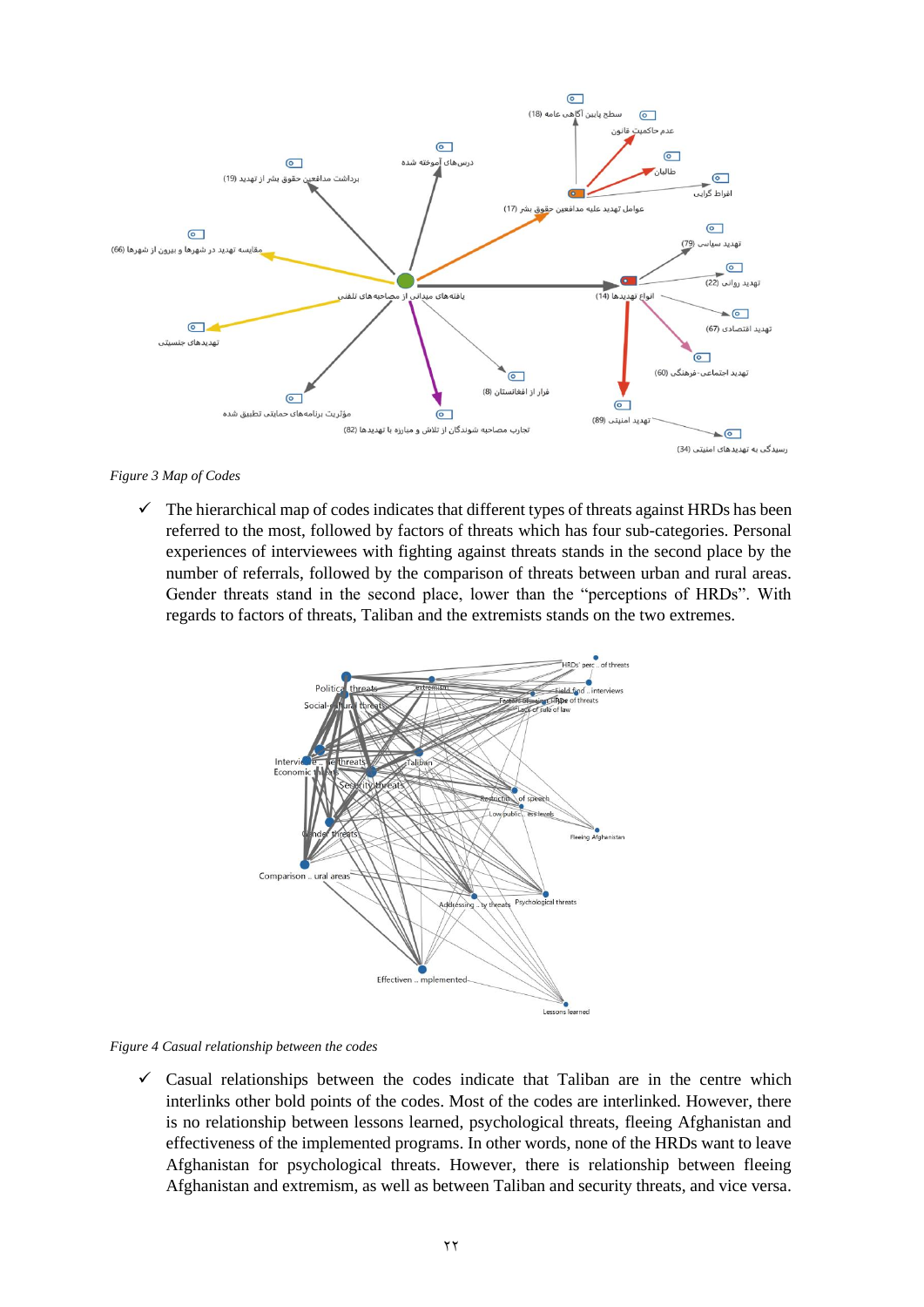- $\checkmark$  The relationship between Taliban and security threats against HRDs is very bold, as Taliban stand on the point where security threats and the degree of threats against HRDs in urban and rural areas converge, with highest degree of threats being in rural areas and the relationship between Taliban and factors of threat are bold to the same point.
- $\checkmark$  On the other side of the spectrum, there is close relationship between gender threats and low public awareness levels, as well as between gender threats and comparison of threats against HRDs in urban and rural areas. There is a linear, almost direct relationship between gender threats and security and political threats, as political threat is the point where the two converge. Taliban, psychological threats and security threats form a triangle, with the bold line being Taliban-security threats.
- $\checkmark$  From a multi-factor perspective, there is a relationship between a cause and other causes. This finding confirms this conclusion that threats against HRDs are complex in nature. From a multi-factor perspective, Taliban again stand in the centre but socio-cultural and political threats have been more emphasized and are closely tied to each other.
- $\checkmark$  Factors and types of threats mostly stand around Taliban. The focus of what was told by interviewees was on security threats, location of threats, Taliban, extremism and gender threats, while psychological threats, emerging as a result of existence of such threats combined with restriction of freedom of speech, are closely tied with these. Low public awareness levels is shown on the bottom and different types of threats and lack of rule of law are shown on the top of the figure. In other words, lack of rule of law presents the main threat against HRDs, while low public awareness levels paves the way for such threats to take place.
- $\checkmark$  Comparison of number of paragraphs in each interview indicates that the longest interview was the one that was conducted with Mrs. Maryam Dorani, with third woman under high threat having the shortest interview. The former had 42 paragraphs and the latter had 11 paragraphs.
- $\checkmark$  The central term of the research has been "threat". On the top of the Word Cloud, there is the term "support". "Rights, Afghanistan, against, society, defenders, social and program" were the most used words during the interviews.

# <span id="page-22-0"></span>**Conclusion**

- $\checkmark$  Factors of threats against HRDs include a complex series of absence of rule of law, Taliban, socio-cultural, political, economic issues, low public awareness levels, gender issues and distance from the cities. Absence of rule of law in Afghanistan has paved the grounds for Taliban, AOGs, opportunists and abusers including religious, political individuals, narcotics and economic mafia and even some of the soldiers in defense and security forces to threat human rights defenders. Threats against human rights defenders take place in a context of low public awareness but what intertwines all these is the current war or insecurity, with attempts to get privileges in the peace talks by Taliban acting as the factor increasing threats against human rights defenders.
- $\checkmark$  In such a complex environment it is almost impossible to identify primary and secondary factors, but one thing is clear: the existence of a war environment makes it difficult to trace any causes of threats against human rights defenders. On the other hand, interviewees associated the increase in threats with the peace talks of Afghanistan, and Taliban's intention of gaining privileges in the peace talks was considered as the main cause of such increase.
- $\checkmark$  Men look at the threats in a more objective way than women. In contrast, the way women look at the threats against human rights defenders is less objective. In other words, security threats mostly affect men while women are more affected by socio-cultural threats. On the other hand, men take economic threats more seriously while see gender threats due to discrimination and low public awareness levels among women as more important. Security aspects of threats, including target killings of HRDs affect men more, while women are more affected by psychological threats and the fear of such terrors.